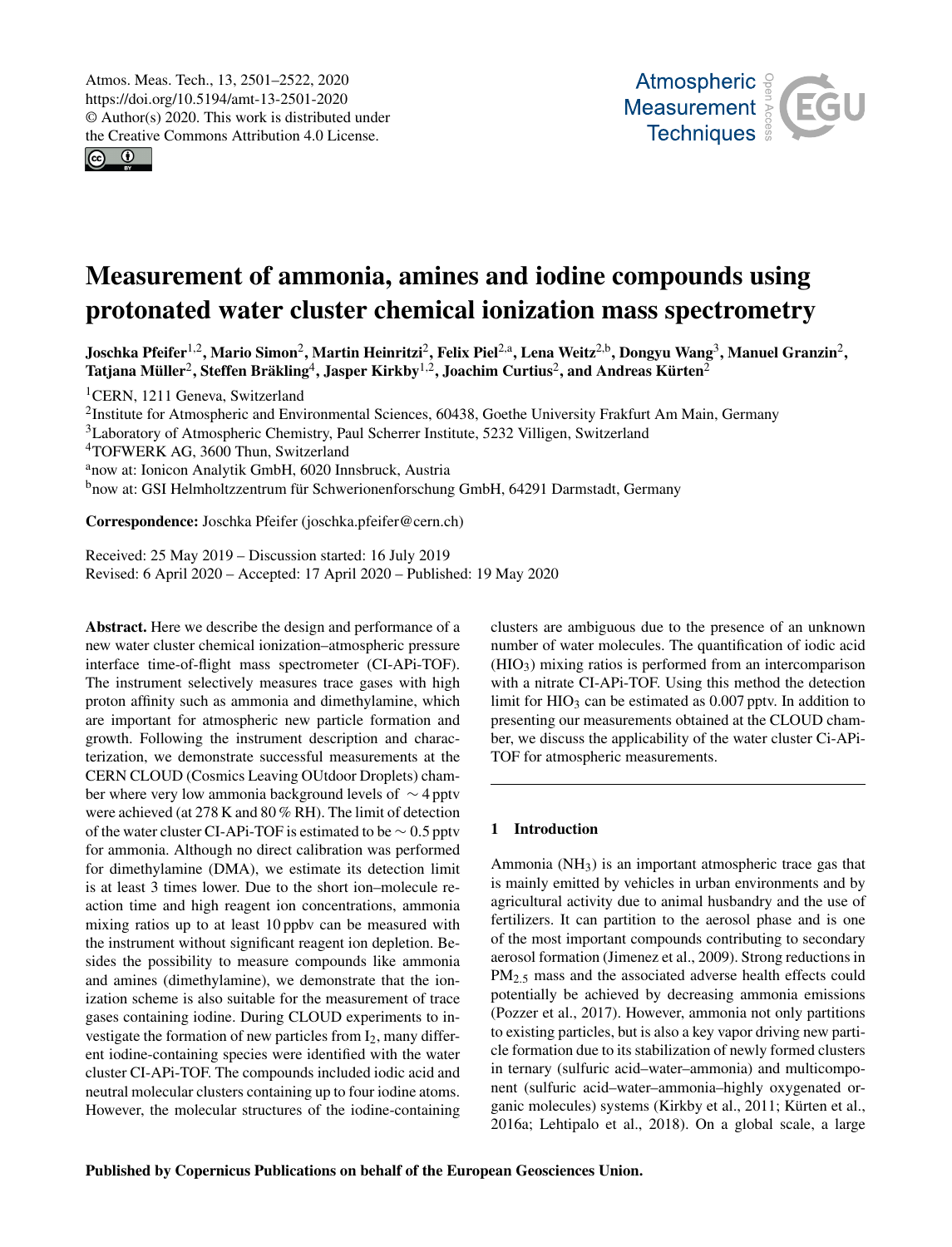fraction of newly formed particles and cloud condensation nuclei involves ammonia (Dunne et al., 2016). The involvement of ammonia in nucleation has recently been measured in the free troposphere, in Antarctica and in the boreal forest (Bianchi et al., 2016; Jokinen et al., 2018; Yan et al., 2018). In the upper troposphere, model calculations suggest that ammonia is important for new particle formation and early growth (Dunne et al., 2016). Recent satellite measurements support this finding by the observation of up to several tens of parts per trillion by volume (pptv) of ammonia over Asia (Höpfner et al., 2016). Ammonia has a very strong effect on nucleation involving sulfuric acid and water; e.g., recent studies have shown that very low amounts of  $NH<sub>3</sub>$  in the parts per trillion by volume range, or even below, can enhance nucleation rates by orders of magnitude compared with the pure binary system of sulfuric acid and water (Kirkby et al., 2011; Kürten et al., 2016a; Kürten, 2019). Stronger basic compounds like amines or diamines have been shown to enhance nucleation rates, despite their much lower atmospheric concentrations (Almeida et al., 2013; Kürten et al., 2014; Jen et al., 2016; Yao et al., 2016). The experimental measurements are confirmed by quantum chemical calculations that compare the stabilizing effects of ammonia, amines and diamines (Kurtén et al., 2008; Elm et al., 2017; Yu et al., 2018). For these reasons improved gas-phase measurements of these compounds are required. Sensitive real-time measurements are needed, spanning mixing ratios over a broad atmospheric range between a few parts per trillion by volume to a few parts per billion by volume of ammonia in the boundary layer, as well as around a few parts per trillion by volume of amines (Ge et al., 2011; Hanson et al., 2011; You et al., 2014; Kürten et al., 2016b; Yao et al., 2016).

In some previous studies, ammonia has been measured using optical absorption or chromatographic methods (Norman et al., 2009; von Bobrutzki et al., 2010; Verriele et al., 2012; Bianchi et al., 2012; Pollack et al., 2019; Ellis et al., 2010). These measurement techniques are often specialized for the detection of only a few selected compounds, whereas chemical ionization mass spectrometry (CIMS) can often measure a suite of atmospheric trace gases simultaneously at low concentrations and high time resolution. The use of different reagent ions has been described in the literature for ammonia and amine measurements; e.g., protonated acetone, protonated ethanol,  $O_2^+$  and protonated water clusters have been successfully applied (Nowak et al., 2007; Norman et al., 2007; Benson et al., 2010; Hanson et al., 2011; You et al., 2014; Yao et al., 2016). Nowak et al. (2010) deployed their instrument on an aircraft for measurements at up to  $\sim$  5 km of altitude. The reported limit of detection (LOD) varies between 35 pptv (You et al., 2014) and 270 pptv (Norman et al., 2009) for ammonia, whereas dimethylamine (and other amines) can be detected in the sub-parts per trillion by volume range (You et al., 2014; Sipilä et al., 2015; Simon et al., 2016). In this study we introduce a newly developed chemical ionization mass spectrometer that uses protonated water clusters for the selective ionization of ammonia and dimethylamine. The instrument is a high-resolution chemical ionization–atmospheric pressure interface time-offlight mass spectrometer (CI-APi-TOF; Aerodyne Inc. and TOFWERK AG) combined with a home-built ion source. The instrument is called a water cluster CI-APi-TOF, naming it in accordance with other established techniques using the same mass spectrometer but different reagent ions, e.g., the nitrate CI-APi-TOF for sulfuric acid, highly oxygenated organic molecules and cluster measurements (Jokinen et al., 2012; Ehn et al., 2014; Kürten et al., 2014). Here we describe and characterize the instrument during experiments performed at the CLOUD (Cosmics Leaving OUtdoor Droplets) chamber at CERN (European Organization for Nuclear Research). We show that the ammonia LOD is below 1 pptv, which is unprecedented to our knowledge. Besides the measurement of basic compounds with high proton affinity, we find that the protonated water clusters are also well-suited to measure iodine-containing species such as iodic acid  $(HIO<sub>3</sub>)$  and neutral molecular clusters containing up to four iodine atoms. The corresponding signals in the mass spectra were identified during CLOUD experiments on new particle formation from the oxidation of iodine vapor. The relevance of such compounds for nucleation in the atmosphere has recently been reported (Sipilä et al., 2016). Our findings indicate that the water cluster CI-APi-TOF can provide sensitive real-time measurements of several trace gases that are important for atmospheric new particle formation and growth: ammonia, amines (dimethylamine) and iodine species.

# 2 Methods

## 2.1 CLOUD chamber

The measurements presented here were carried out at the CLOUD (Cosmics Leaving OUtdoor Droplets) chamber at CERN (European Organization for Nuclear Research) during fall 2017 (CLOUD12 campaign) and fall 2018 (CLOUD13). The CLOUD chamber is used to investigate new particle formation from different trace gas mixtures under controlled atmospheric conditions of temperature, relative humidity, ultraviolet (UV) light intensity and ionization (Kirkby et al., 2011; Kupc et al., 2011; Duplissy et al., 2016). The cylindrical stainless-steel chamber has a volume of  $26.1 \text{ m}^3$ . It is designed to ensure that trace gas contaminants are low enough to allow for precisely controlled nucleation experiments (Kirkby et al., 2016). The chamber is continuously flushed with synthetic air generated from liquid nitrogen and oxygen. The temperature and relative humidity of the air inside the chamber can be precisely controlled. For the present study, ammonia and dimethylamine from gas bottles were injected by a two-step dilution system (Simon et al., 2016; Kürten et al., 2016a). The calibration of the water cluster CI-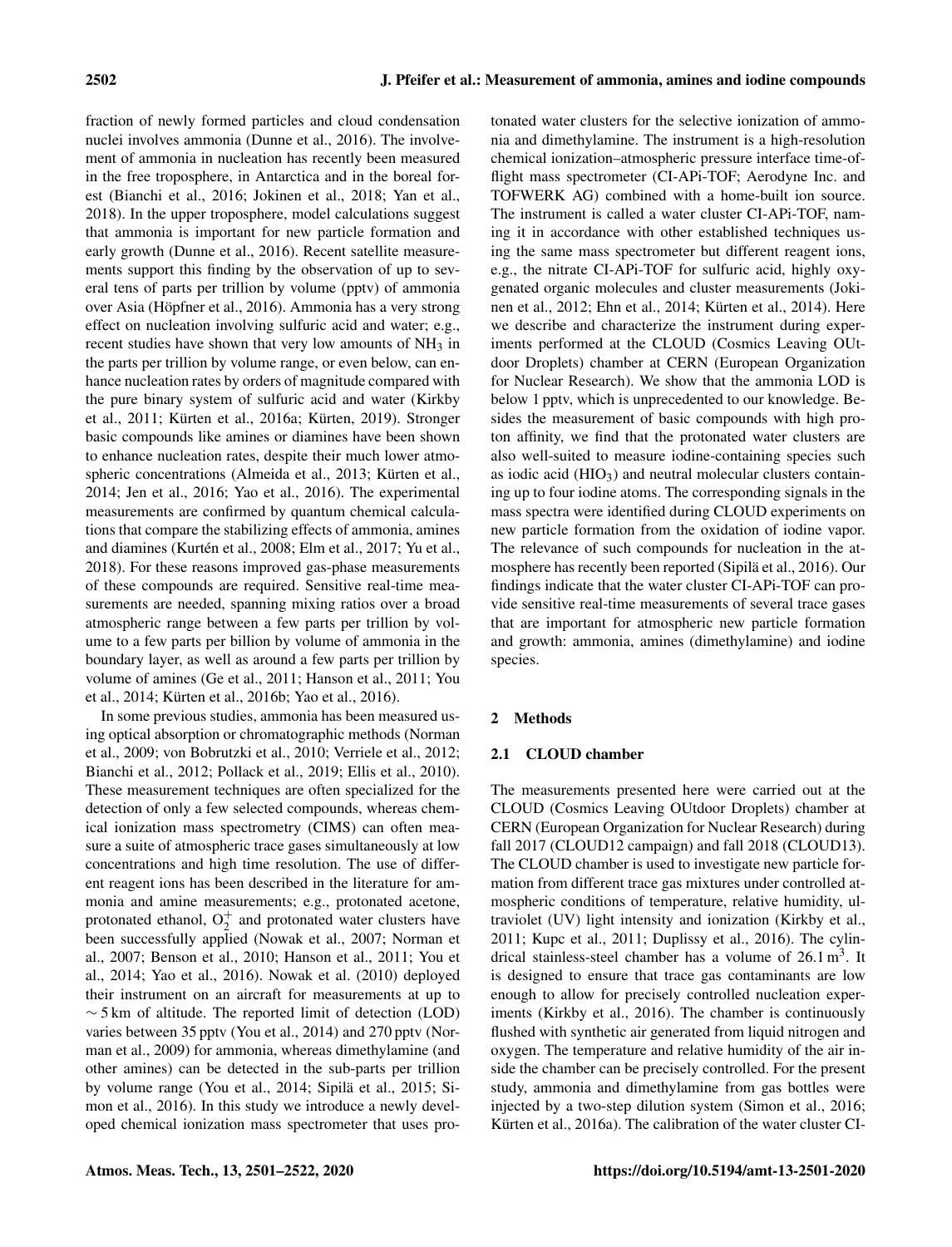

Figure 1. The experimental setup of the water cluster CI-APi-TOF during ammonia calibration is shown in panel (a). Blue indicates the sample flow. It consists of a mixture of 80% nitrogen and 20% oxygen. A portion of the sample flow can be humidified with a water bubbler  $(H_2O_{aq})$  to achieve different relative humidities. B<sub>1</sub> represents the ammonia gas bottle, while B<sub>2</sub> represents a gas bottle containing pure nitrogen. There are five mass flow controllers (MFCs; labeled as  $M_{1-5}$ ) allowing two dilution steps. Three MFCs ( $M_1$ ,  $M_2$ ,  $M_3$ ) control the amount of ammonia that is added through a  $1/16''$  capillary into the center of the sample flow, where the second dilution stage occurs. The reagent ions (i.e., protonated water clusters) are produced when the ion source gas (argon, oxygen, water vapor) passes a corona needle at a positive high voltage (detailed in panel b). The calibration setup is disconnected during the measurements at the CLOUD chamber to reduce backgrounds (leakage from the  $1/16''$  capillary). Details of the ion source used during CLOUD13 are shown in panel (b). The primary ions are guided towards the sample flow using a counter electrode (Electrode 1). Additionally, a funnel is used to accelerate the primary ions towards the sample flow. A second electrode (Electrode 2) is installed directly in front of the pinhole of the mass spectrometer. The ions enter the mass spectrometer through a capillary on the top of Electrode 2.

APi-TOF with ammonia (Fig. 1) was carried out while the instrument was disconnected from the chamber. For the calibration measurements, the two-step dilution system from the CLOUD chamber was replicated (Fig. 1 and Sect. 2.2).

Iodine is introduced into the chamber by nitrogen flowing over solid, molecular iodine  $(I_2, 99.999\%$  purity; Sigma-Aldrich) placed in a stainless-steel evaporator immersed in a water bath at 303 K, with a temperature stability near 0.01 K. The generation of iodine-containing species for new particle formation is initiated by the photolysis of  $I_2$  in the CLOUD chamber in the presence of ozone and water. Measurements presented here were carried out at chamber temperatures between 223 and 298 K, with relative humidity (RH) ranging between 10 % and 90 %. A Pt100 sensor string measured the air temperature in the CLOUD chamber (Dias et al., 2017).

A chilled dew-point mirror (Edgetech Instruments) measured the dew point inside the CLOUD chamber. The relative humidity is derived from water vapor pressure formulations published by Murphy and Koop (2005). Additionally, the RH was measured by a tunable diode laser system (TDL) developed by the Karlsruhe Institute for Technology (KIT), which was installed in the midplane of the chamber (Skrotzki, 2012). The relative humidity was derived using the mean value of both instruments, with a combined measurement uncertainty of 5 %.

### 2.2 Water cluster CI-APi-TOF

The selective detection of ammonia and amines by atmospheric pressure chemical ionization using positively charged water clusters has been demonstrated previously (Hanson et al., 2011). The same ionization technique is used in the present study. The reagent and product ions are measured with an atmospheric pressure interface time-of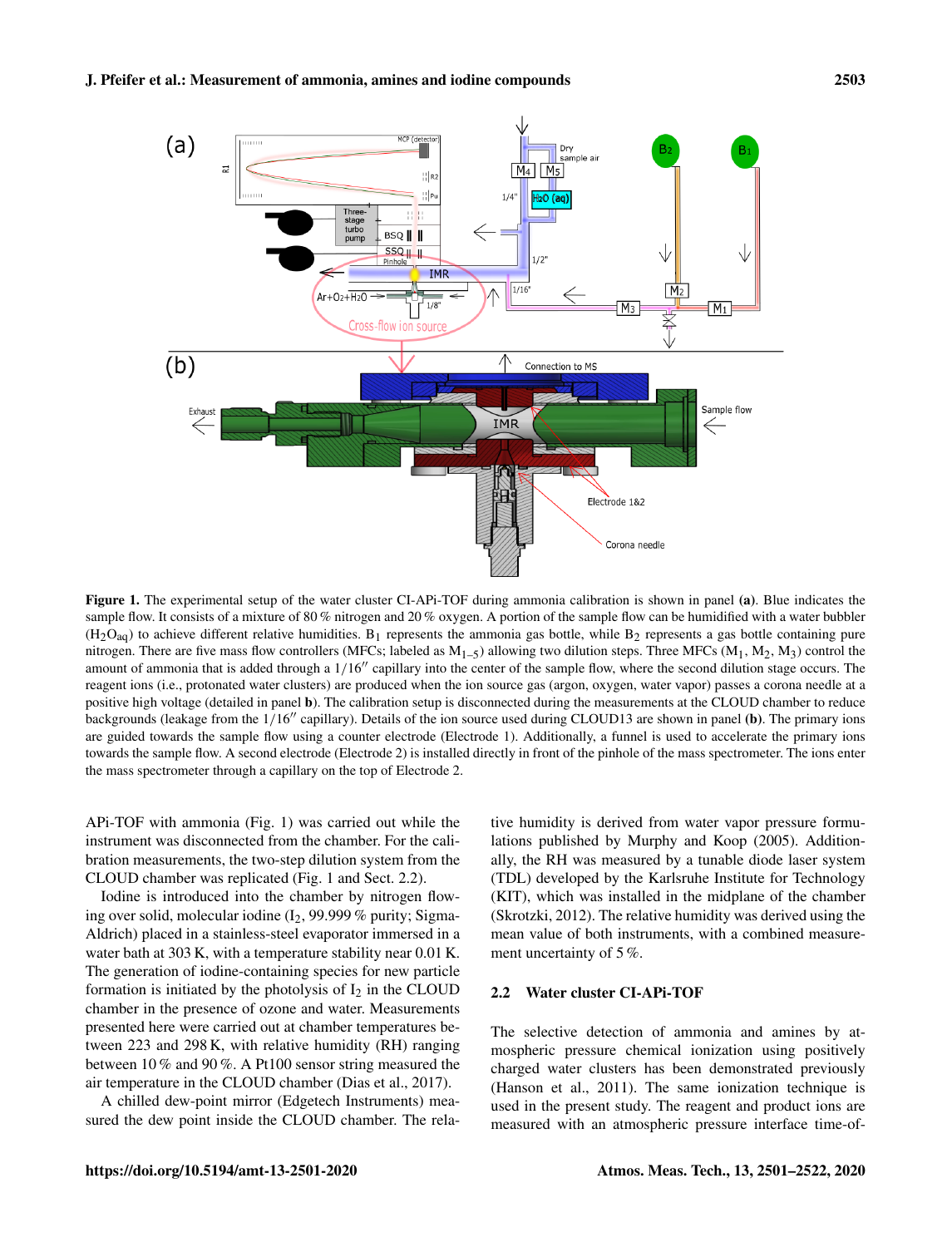flight mass spectrometer (APi-TOF), which is coupled with a newly designed cross-flow chemical ionization (CI) source operated at ambient pressure (Fig. 1). The reagent ions, i.e., protonated water clusters  $((H_2O)_nH_3O^+)$ , are generated by positive corona discharge in the presence of argon (95 %), oxygen (5 %) and water vapor. The water vapor is added by bubbling the argon through a stainless steel humidifier (containing about 1 L of Millipore purified water) held at ambient temperature near 20 ◦C. As suggested by Hanson et al. (2011), a few droplets of sulfuric acid were added to the water in order to minimize potential contamination with ammonia from the water supply. Flow rates of 2.5 standard liters per minute (slm) for argon and 0.1 slm for oxygen were used. All flow rates were controlled by calibrated mass flow controllers (MFCs). A conversion factor for the measured argon flow (provided by the MFC manufacturer) was applied. Initially we used nitrogen instead of argon for the flow that passes the corona needle, but this resulted in much higher ammonia backgrounds. This is likely due to NH<sub>3</sub> production in the corona plasma when nitrogen is present (Haruyama et al., 2016). Furthermore, the addition of oxygen is necessary for the generation of a stable corona discharge in positive mode when using argon as the main ion source gas (Weissler, 1943).

Protonated water is also used in proton-transfer-reaction mass spectrometry (PTR-MS), which has been described in numerous publications (Good et al., 1970; Kebarle, 1972; Zhao and Zhang, 2004; Hansel et al., 2018). A simplified reaction scheme leading to the formation of protonated water clusters is shown as follows (Sunner et al., 1988).

$$
e^- + O_2 \to O_2^+ + 2e^- \tag{R1}
$$

$$
O_2^+ + (H_2O)_2 \to O_2^+(H_2O)_2 \to H_3O^+(OH) + O_2 \qquad (R2)
$$

$$
H_3O^+(OH) + (H_2O)n \rightarrow H_3O^+(H_2O)n + OH
$$
 (R3)

The PTR-MS operates its ion–molecule reaction (IMR) zone typically at low pressure (∼ 10 hPa) and uses an electric field  $($  ~ 100 V mm<sup>-1</sup>) to break up water clusters so that mainly non-hydrated  $H_3O^+$  ions remain. The use of charged water clusters  $((H_2O)_{n\geq 1}H_3O^+$  instead of  $H_3O^+$ ) can increase the selectivity as water clusters have a much higher proton affinity compared to the water monomer (Aljawhary et al., 2013). However, due to their high proton affinity, ammonia and amines can still be detected according to the following reaction scheme:

$$
H_3O^+(H_2O)_n + X \to XH^+(H_2O)_b + (n+1-b) \cdot (H_2O), (R4)
$$

where  $X$  represents the target substance that is ionized in the ion–molecule reaction zone (see below) and detected in the mass spectrometer. Since water molecules can evaporate in the atmospheric pressure interface of the mass spectrometer, some of the product ions are detected without water; e.g., ammonia is mainly detected as  $NH<sub>4</sub><sup>+</sup>$  (see Fig. 2).

A schematic drawing of the calibration setup and the ion source is shown in Fig. 1. The gas mixture for the ion source is composed of argon, oxygen and water vapor. It is introduced from two lines placed in the opposite direction to each other at an overall flow rate of  $\sim$  2.6 slm (Fig. 1a). The electrodes of the ion source are displayed in red in Fig. 1b. The connection to the mass spectrometer is shown using blue. The  $1''$  sampling line and the inlet  $(22 \text{ mm inner diameter})$ consist of stainless steel and are shown in green. Components used for insulation are shown in white. A total sample flow rate of  $\sim$  19.5 slm is maintained by a vacuum pump and a mass flow controller. The overall length of the sampling line connecting the CLOUD chamber and the ion molecule reaction zone is 1.3 m. A voltage of 3600 V is applied to the corona needle, while 500 V is applied to the conically shaped counter electrode (Electrode 1 in Fig. 1b) made of stainless steel. The housing of the ion source is made of polyether ether ketone (PEEK). The ion source gas and the generated reagent ions flow through a funnel (smallest inner diameter 2.5 mm) before they mix with the sample flow. A small capillary (inner diameter of 0.8 mm) is located opposite the funnel (Electrode 2 in Fig. 1b). The electric field between the counter electrode and the capillary (at ground potential) accelerates the ions towards the entrance of the mass spectrometer. The pinhole plate (pinhole inner diameter of  $350 \,\mu m$ ) and the capillary are in electric contact, and ∼ 0.8 slm flows through the capillary and the pinhole into the mass spectrometer. The measured product ions are generated in the ion–molecule reaction zone (IMR, yellow area in Fig. 1a) at atmospheric pressure. The dimension of the IMR is defined by the distance between the counter electrode and the capillary ( $\sim 16.4$  mm). After passing the pinhole, the ions are transported through two quadrupoles (small segmented quadrupole – SSQ, big segmented quadrupole – BSQ) towards the detection region of the mass spectrometer (microchannel plate – MCP; pressure is approx.  $1 \times 10^{-6}$  hPa). The estimated reaction time is < 1 ms. This short reaction time allows for the measurement of high ammonia mixing ratios (up to  $\sim$  10 ppbv) without significant depletion of the reagent ions; this would be the case when using an ion source design for the measurement of sulfuric acid (Eisele and Tanner, 1993; Kürten et al., 2011), which is typically present at much lower concentrations than ammonia. The principle of a cross-flow ion source was introduced by Eisele and Hanson (2000), who used this technique to detect molecular sulfuric acid clusters. In more recent studies, this technique was used for the measurement of ammonia (Nowak et al., 2002, 2006; Hanson et al., 2011).

The measured volume mixing ratio (VMR; pptv) of detected compounds is derived from a calibration factor  $(C)$ and the sum of the product ion counts per second (pcs) normalized against the sum of the reagent ion counts per second (rcs) (Kürten et al., 2016b; Simon et al., 2016):

$$
VMR = C \cdot \ln\left(1 + \frac{\sum \text{pos}}{\sum \text{res}}\right) = C \cdot \text{ncps}.\tag{1}
$$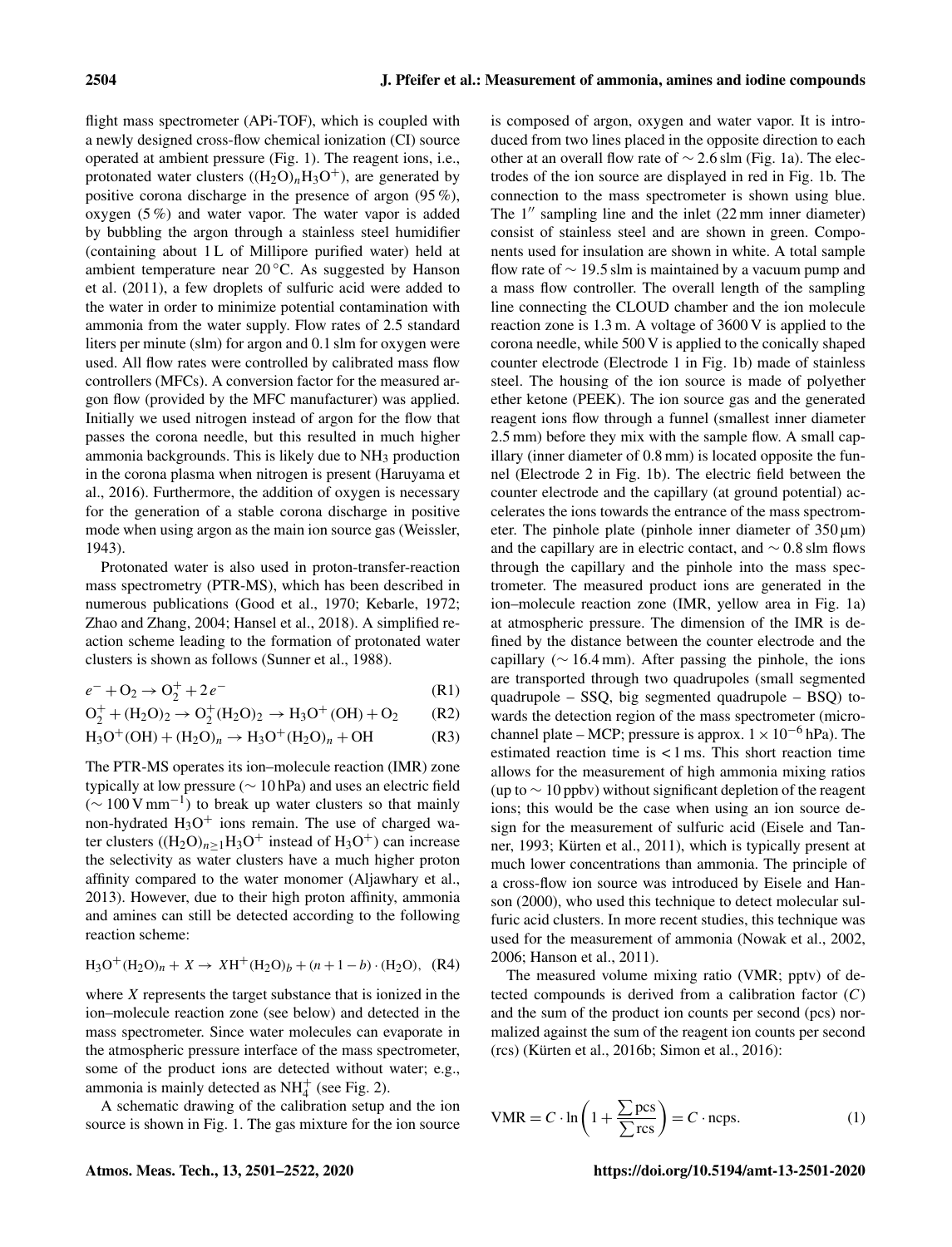

Figure 2. Typical mass spectrum recorded with the water cluster CI-APi-TOF when about 10 ppbv of ammonia is added during a calibration. Signals below 1000 counts per second are shown on a linear scale, while the dominant signals (> 1000 cps) are shown on a logarithmic scale. To calculate the ammonia mixing ratio, the product ion signals  $(NH_4^+$  and  $(H_2O)NH_4^+)$  are normalized against the most prominent reagent ion signals  $(H_3O^+, (H_2O)H_3O^+, (H_2O)_2H_3O^+, (H_2O)_3H_3O^+)$ . Larger water clusters are probably also present in the ion–molecule reaction zone, but a significant fraction of water evaporates upon crossing the pinhole at the atmospheric pressure interface of the instrument. Background peaks from  $N_2H^+$ ,  $NO^+$  and  $O_2^+$  are always present but are neglected in the data evaluation. Due to the short reaction time (< 1 ms) in the ion–molecule reaction zone, the count rates of the reagent ions dominate the spectrum even at high ammonia mixing ratios near 10 ppbv.

Equation (1) yields the VMR measured by the water cluster CI-APi-TOF as a function of the normalized counts per second (ncps). A calibration factor, C, which includes factors like the reaction rate and the effective reaction time, is required to convert the normalized counts per second to a mixing ratio. This factor can be derived from the inverse slope of a calibration curve (see Sect. 3.2). While Hanson et al. (2011) report a maximum for the water cluster distribution at the pentamer, the evaporation of water seems to be stronger in our instrument. The maximum signal in clean spectra is usually found for the water dimer  $((H_2O)H_3O^+;$ see Fig. 2), and a strong drop in the reagent ion signals is found beyond the tetramer  $((H_2O)_3H_3O^+)$ . Therefore, the sample quantification includes, using ammonia as an example, the product ions  $(H_2O)_nNH_4^+$  with  $n=0$  and  $n=1$  as well as the reagent ions  $(H_2O)_mH_3O^+$  with  $m = 0-3$ . Possible losses in the sampling line are not taken into account by the calibration factor (see Sect. 3.8 for a discussion of sampling line losses). The only compound for which a direct calibration is performed in the present study is ammonia (Sect. 2.3). When mixing ratios for dimethylamine are presented, the same calibration factor is used. This approach can introduce uncertainty, as the proton affinity and transmission efficiency differ for dimethylamine compared to ammonia. However, previous studies showed that the ionization efficiency from protonated water clusters is collision-limited for both ammonia and dimethylamine (Sunner et al., 1988; Hanson et al., 2011). The applicability of this approach is discussed in Sect. 3.9; it is estimated that the mixing ratios for dimethylamine are correct within a factor of  $\sim$  3.5.

## 2.3 Calibrations

## 2.3.1 Ammonia

During calibrations, ammonia was drawn from a gas bottle containing an  $NH_3$  mixing ratio,  $B$ , of 100 ppmv diluted in pure nitrogen (Air Liquide,  $\pm 5\%$  uncertainty for the certi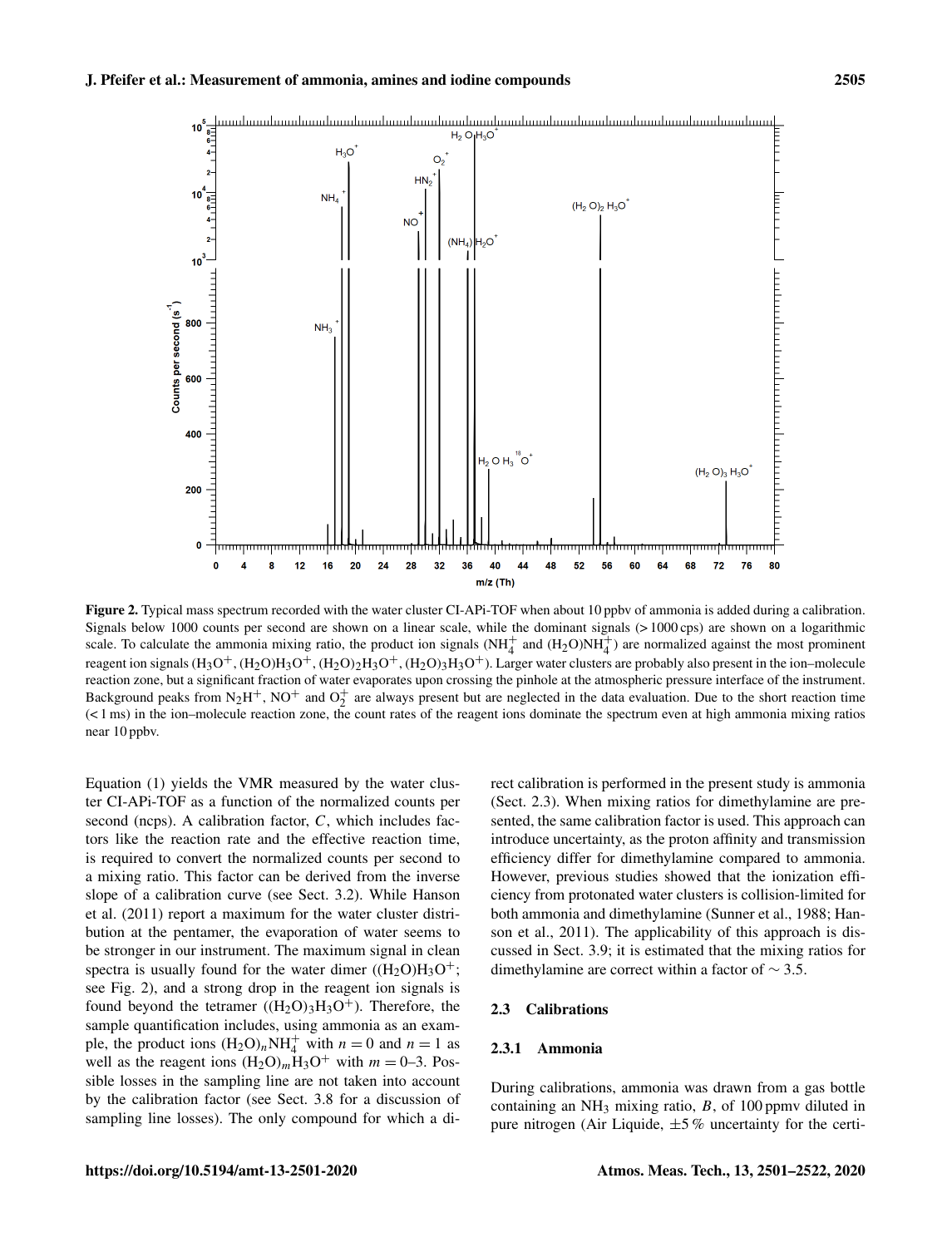fied NH<sup>3</sup> mixing ratio). It was diluted in two steps, whereby MFCs (shown as  $M_n$  in Fig. 1a) are used to obtain different set points for the volume mixing ratio (Fig. 1a). During the second dilution step the mixture from the first dilution is injected into the center of the main sample flow (flow rate,  $Q_{\text{sample}}$ ). The theoretical VMR<sub>theor</sub> is given by (Simon et al., 2016):

$$
VMR_{\text{theor}} = \frac{M_1}{M_1 + M_2} \cdot \frac{M_3}{M_3 + Q_{\text{sample}}} \cdot B. \tag{2}
$$

The flow of ammonia from the gas bottle is set by  $M_1$ (0.01 slm max.), whereas  $M_2$  (2 slm range) controls the flow of nitrogen for the first dilution step. The flow of diluted ammonia that is introduced into the sample flow is controlled by M<sup>3</sup> (0.1 slm range). The calibration flow consists of the same synthetic air as used for the CLOUD chamber. The flow is provided by two MFCs that control a dry portion  $(M_4)$  and a wet portion of the flow that has passed a stainless-steel water bubbler ( $M_5$ , see Fig. 1). By adjusting  $M_4$  and  $M_5$  (both 50 slm range) the RH of the sample flow can be controlled in order to test whether a humidity dependence exists for Reaction (R4). Care is taken that the sum of  $M_4$  and  $M_5$  is always somewhat larger than  $Q_{\text{sample}}$ . To avoid overpressure in the sampling line, the excess flow is vented through an exhaust before the sampling line.

Accordingly, the measured sample air consists of synthetic air (80 % nitrogen, 20 % oxygen) with an adjustable RH and ammonia mixing ratio. Results of the calibrations are discussed in Sect. 3.2.

## 2.3.2 Iodine oxides

The water cluster chemical ionizer is also effective for iodine-containing species, which were detected in new particle formation experiments from  $I_2$  photolysis during CLOUD13. Prominent signals of iodic acid  $(HIO<sub>3</sub> · H<sup>+</sup>$  and HIO3·H3O <sup>+</sup>) were observed among many iodine compounds (Sect. 3.6 and Table 2). These species can be unambiguously identified due to the large negative mass defect of the iodine atom and the high resolution  $(>3000 \text{ Th Th}^{-1})$  of the mass spectrometer. No direct calibration for  $HIO<sub>3</sub>$  was performed; however, a second chemical ionization mass spectrometer at CLOUD, using nitrate reagent ions (nitrate CI-APi-TOF), was also measuring  $HIO<sub>3</sub>$  simultaneously. Therefore, a calibration factor for  $HIO<sub>3</sub>$  has been derived by scaling concentrations measured by the nitrate CI-APi-TOF, which itself had been calibrated for sulfuric acid (Kürten et al., 2012). We further assume that both sulfuric and iodic acid are detected with the same efficiency by the nitrate CI-APi-TOF. This assumption introduces uncertainty when estimating the detection limit of HIO<sub>3</sub>. However, as the reaction of sulfuric acid with nitrate ions is at the kinetic limit (Viggiano et al., 1997), the detection limits shown here based on this assumption can be seen as lower limits. Unfortunately, there is currently no direct calibration technique established for iodic acid in the gas phase. The assumption we use in the present study was also applied in a previous study for deriving gas-phase concentrations of iodic acid (Sipilä et al., 2016).

For the instrument intercomparison (and the indirect calibration of the water cluster CI-APi-TOF), 18 different CLOUD experimental runs were selected and mean values were calculated for different steady-state concentrations. We took six steady-state concentrations each at temperatures of 263 K (80 % RH) and 283 K (40 % RH and 80 % RH).

## 2.4 PICARRO

A PICARRO G1103-t NH<sup>3</sup> analyzer (PICARRO Inc., USA) measuring ammonia mixing ratios based on cavity ring-down spectroscopy was also connected to the CLOUD chamber during CLOUD12 and CLOUD13. The instrument is suitable for real-time monitoring of ammonia in ambient air and has been presented in previous studies (Bell et al., 2009). The G1103-t was installed at the CLOUD chamber with its own sampling line coated with Sulfinert (Restek GmbH, Germany), and the coating reduced the losses of ammonia to the sampling line walls considerably. Since the PICARRO has a rather small sample flow rate  $(< 1 \text{ s/m})$ , an additional pump was used to enhance the flow rate to 5 slm just before the instrument inlet. This was done in order to minimize line losses and to shorten the response times. How much these measures helped with the measurements was, however, not quantitatively tested (Sulfinert and increased flow rate). The PICARRO was also independently calibrated with an NH<sup>3</sup> permeation tube (Fine Metrology, Italy) using a multigas calibrator (SONIMIX 6000 C1, LNI Swissgas, Switzerland). The time interval for one measurement of the PICARRO is 5 s for which a lower detection limit of 200 pptv is specified (PICARRO Inc., USA; Martin et al., 2016). By using the same method (at the same time period) as for the water cluster CI-APi-TOF (see Sect. 3.5), we derive a detection limit of 366.2 pptv for the PICARRO unit used in our study during CLOUD13. The detection limit derived for the PICARRO used during the CLOUD12 experiments is 170.1 pptv.

#### 3 Results and discussion

#### 3.1 Main peaks in spectrum

Figure 2 shows a typical spectrum during calibrations, whereby 10 ppbv of ammonia is injected (40% RH,  $\sim$ 293 K). The most prominent primary ions are  $H_3O^+$ ,  $(H_2O)H_3O^+$  and  $(H_2O)_2H_3O^+$ . The dominant primary ion is  $(H_2O)H_3O^+$ . The water tetramer  $((H_2O)_3H_3O^+)$  is usually the largest water cluster that can be detected. The addition of ammonia generates  $NH_4^+$  and  $(H_2O)NH_4^+$ ; a small signal from  $NH_3^+$  is also visible. At low ammonia concentrations the signal from NH<sup>+</sup><sub>4</sub> has a similar magnitude as H<sub>2</sub>O<sup>+</sup> (which may arise from reactions of  $O_2^+$  and H<sub>2</sub>O). Since these ions have the same integer mass, high mass-resolving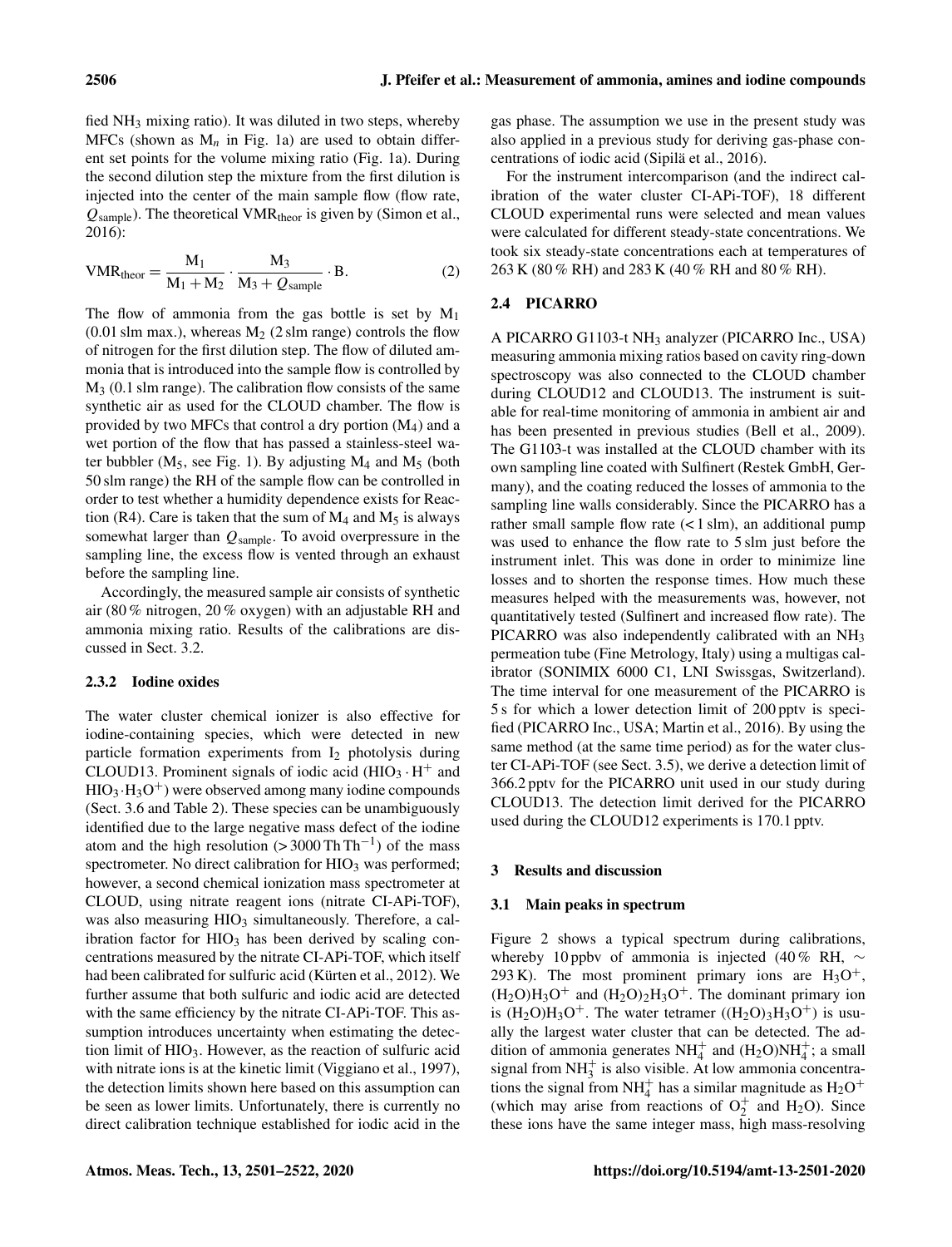#### J. Pfeifer et al.: Measurement of ammonia, amines and iodine compounds 2507

Table 1. Estimated limit of detection (LOD) for some compounds with high proton affinity and for iodic acid measured with the water cluster CI-APi-TOF. The LOD is derived by background measurements at the CLOUD chamber, where LOD =  $3 \cdot \sigma$  (You et al., 2014).  $\sigma$  is defined as the standard deviation of the background signal. The detection limits are based on a measurement at 278 K and 80 % RH (1 min averaging time). The measured instrumental background mixing ratios (mean values) during this time period are also indicated.

| Detected compound                                     | $LOD$ (ppty)       | Instrumental background (pptv) | Measured $m/z$ values (Th)                                                                                  |
|-------------------------------------------------------|--------------------|--------------------------------|-------------------------------------------------------------------------------------------------------------|
| $NH3$ (ammonia)                                       | $0.5 \pm 0.05$     | $3.73 \pm 0.35$                | 18.0338 (NH <sub>4</sub> <sup>+</sup> ); 36.0444 ((H <sub>2</sub> O)NH <sub>4</sub> <sup>+</sup> )          |
| $(CH_3)$ <sub>2</sub> NH (dimethylamine) <sup>a</sup> | 0.047 <sup>a</sup> | 0.058 <sup>a</sup>             | 46.0651 ( $(CH_3)_2NH_2^+$ )                                                                                |
| $HIO3$ (iodic acid) <sup>b</sup>                      | 0.007 <sup>b</sup> | $\leq$ LOD <sup>b</sup>        | 176.9043 ((HIO <sub>3</sub> )H <sup>+</sup> ); 194.9149 ((HIO <sub>3</sub> )H <sub>3</sub> O <sup>+</sup> ) |

<sup>a</sup> Amine mixing ratios are estimated using the same calibration factor derived for ammonia. This can cause uncertainties. The applicability of this assumption is discussed in Sect. 3.9.  $\frac{b}{c}$  Iodic acid mixing ratios are derived from an intercomparison with a nitrate CI-APi-TOF, which evaluates HIO<sub>3</sub> based on a calibration factor derived for sulfuric acid. This assumption can lead to uncertainties but is necessary because no direct calibration method exists for such low gas-phase HIO<sub>3</sub> concentrations.

Table 2. Iodine-containing compounds (atomic composition), together with their  $m/z$  values, identified in the water cluster CI-APi-TOF spectra during the CLOUD13 campaign.

| Detected compound               | $m/z$ value (Th) |
|---------------------------------|------------------|
| $\mathsf{I}^+$                  | 126.9039         |
| $10+$                           | 142.8988         |
| $HIO+$                          | 143.9067         |
| $IO_{2}^{+}$                    | 158.8938         |
| $H2$ IO                         | 160.9094         |
| $H_3$ IC                        | 161.9172         |
| $H_4$ IC                        | 162.9251         |
| HIO <sub>2</sub>                | 175.8965         |
| $H2$ IO                         | 176.9043         |
| $H_3IO$                         | 177.9121         |
| $H_4$ IO                        | 178.9200         |
| $H_4$ IO                        | 194.9149         |
| $H_6$ IO                        | 212.9254         |
| $I_2^+$<br>$HI_2O_5^+$          | 253.8084         |
|                                 | 334.7908         |
| $H_3I_2O$                       | 336.8064         |
| $H_3I_2C$                       | 352.8014         |
| $H_5I_2$                        | 354.8170         |
| $H_5I_2$                        | 370.8119         |
| $H_2I_3C$                       | 494.6929         |
| $HI3O8+$                        | 509.6800         |
| H <sub>2</sub> I <sub>3</sub> C | 510.6878         |
| $H_4I_3O$                       | 512.7035         |
| $H_4I_3C$                       | 528.6984         |
| HI <sub>4</sub> O               | 636.5845         |
| HI <sub>4</sub>                 | 652.5794         |
| $H_3I_4$                        | 654.5950         |
| $H_3I_4$                        | 670.5900         |
| $H_3I_4O$                       | 686.5849         |

power is essential to reach low detection limits for ammonia as otherwise the differentiation between the two signals is not possible. At low mass, the APi-TOF used in the present study has a resolving power of  $\sim$  2000 Th Th<sup>-1</sup>, which is sufficient to separate the two peaks. For the analysis of the spectra, the software TOFWARE is used that allows for analyzing highresolution spectra (Stark et al., 2015; Cubison and Jimenez, 2015; Timonen et al., 2016). Prominent peaks from  $N_2H^+$ ,  $NO<sup>+</sup>$  and  $O<sub>2</sub><sup>+</sup>$  are also seen (Fig. 2). It is not clear how these ions are formed and why they survive the relatively long reaction time of  $\sim 1$  ms since Good et al. (1970) report that  $O_2^+$ reacts rapidly away in moist air. For the analysis the presence of these background peaks is currently ignored and they are not counted as reagent ions (in Eq. 1) as we have no indication that they interact with the target species relevant for the present study. An exception could be  $NH<sub>3</sub><sup>+</sup>$  (possibly from the reaction of  $O_2^+$  and NH<sub>3</sub>); however, NH<sub>3</sub><sup>+</sup> is not considered and is only a small fraction of  $NH_4^+$ .

In contrast to the spectrum shown in Fig. 2 with relatively small water clusters, Hanson et al. (2011) observe the highest signal in the water cluster distribution for the pentamer. We explain this difference with the more pronounced fragmentation and evaporation of ion clusters in the atmospheric pressure interface of our mass spectrometer.

For estimating an ammonia mixing ratio (Eq. 1), the product ion count rates are normalized to the dominating reagent ion count rates. Figure 2 shows that even at 10 ppbv ammonia the reagent ion signals are an order of magnitude higher than the product ion count rates. This indicates that very little reagent ion depletion occurs, and thus the normalized counts per second are linear with the ammonia VMR at least up to 10 ppbv (see Sect. 3.2).

## 3.2 Ammonia and iodic acid calibration

Figure 3 shows the calibration curves obtained for NH<sub>3</sub> and  $HIO<sub>3</sub>$  during the CLOUD13 campaign. Each dot represents the mean value of a steady-state measurement of at least 20 min. The normalized counts per second are based on the two highest signals assigned to the analyzed compound (NH<sub>4</sub><sup>+</sup> and (H<sub>2</sub>O)NH<sub>4</sub><sup>+</sup> for ammonia and HIO<sub>3</sub>H<sup>+</sup> and  $HIO<sub>3</sub>H<sub>3</sub>O<sup>+</sup>$  for iodic acid). The total error of the mixing ratios (x axis) is calculated by Gaussian error propagation, taking into account the standard deviation of the flow rates from the mass flow controllers and the uncertainty of the ammonia gas bottle concentration. Since we obtained the mixing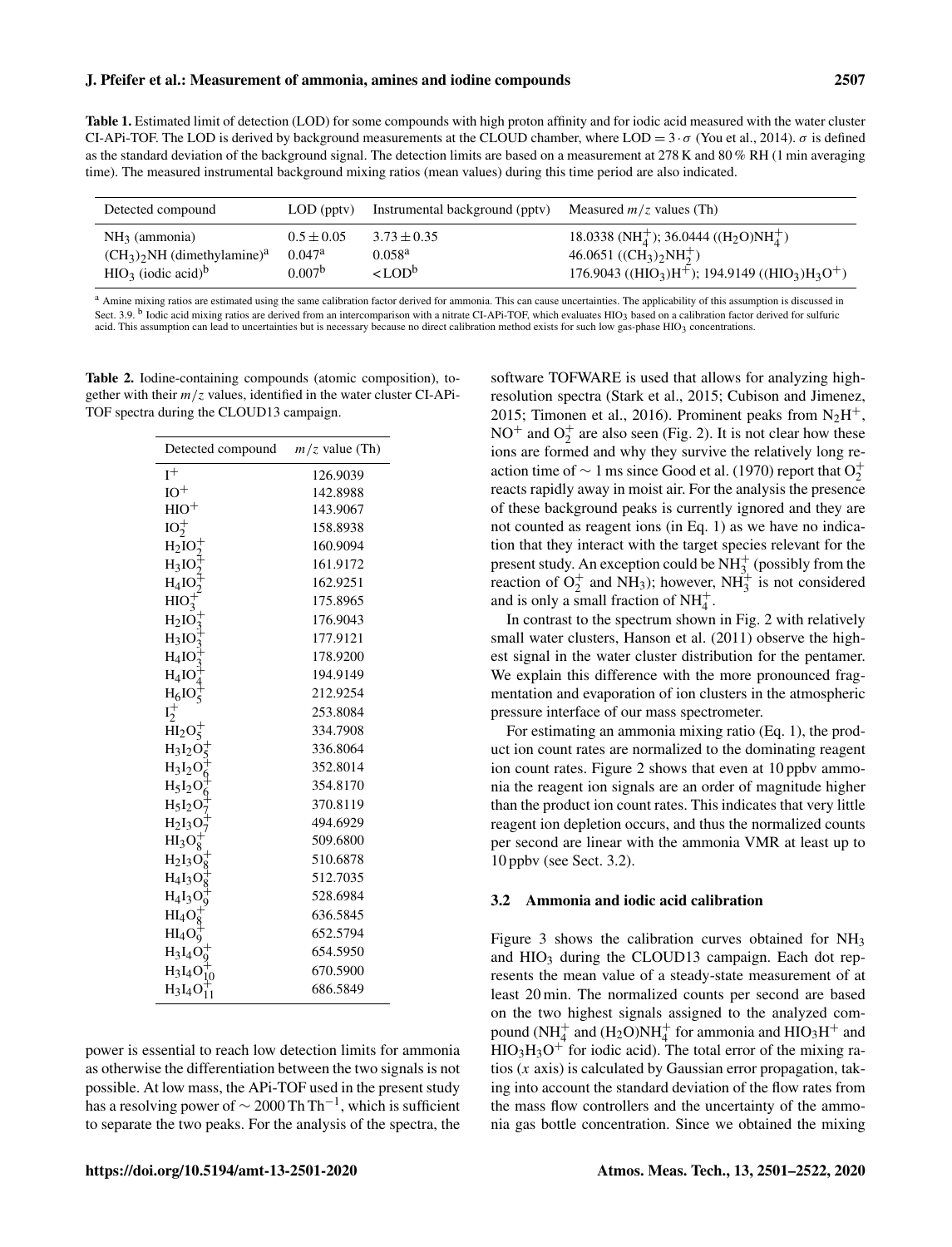ratio shown in Fig. 3b by scaling the concentrations measured by a nitrate CI-APi-TOF calibrated for sulfuric acid, the error on the  $x$  axis equals the uncertainty of these measurements (estimated as a factor of 2 for the iodic acid concentration). The error on the y axis is given by the standard deviation of the normalized counts per second. We derive a calibration curve from a linear regression model using the Wilkinson–Rogers notation (Wilkinson and Rogers, 1973). The fit is forced through the origin; however, even when the fit is not constrained, the resulting slope is essentially the same (the results for the slopes and sensitivities differ by 1.35 %). The derived slopes represent the inverse of the calibration factor,  $C \sim 1.46 \times 10^5$  pptv at 40 % RH), in Eq. (2). Figure 3 shows that all measured mixing ratios lie in the area of the confidence intervals (95 % confidence intervals), and thus the linear model describes the dependency very well. The calibration was performed in September 2018, before the CLOUD13 campaign and also during and after the end of the campaign in December at relative humidities between  $\sim$  3% and 82% and at ambient temperatures of the experimental hall near 293 K. The calibrations for ammonia were performed by introducing the highest mixing ratio first. However, it took almost a day to reach stable signals as the tubing and the two MFCs through which the ammonia flowed  $(M_1)$ and  $M_3$ ) needed to equilibrate. The further calibration points were then recorded by reducing the flow rate of  $M_3$ . In this way, no change in the ammonia mixing ratio inside the capillary before the main sampling line and in the MFCs was necessary. This allowed for a relatively fast stepping through the calibration set points. However, even when the ammonia flow was shut off there was still significant diffusion of ammonia from the capillary into the sampling line, which resulted in relatively high background values (with nominally zero  $NH<sub>3</sub>$ ). We therefore derived the limit of detection by measuring the ammonia background in the CLOUD chamber with the calibration lines disconnected from our instrument (Sect. 3.5). During the calibrations, the relative humidity was calculated by assuming that the sample flow passing the water reservoir is 100 % saturated (Fig. 1a). For the calibrations carried out after the campaign, the temperature of the total sample flow was measured to derive the absolute humidity. The calibration points in Fig. 3 were taken at measured gas flow temperatures of 288 to 290 K. The relative humidity was set to 40 % RH by adjusting the dry and wet flow rates for the sample flow; these conditions correspond to an absolute humidity of  $\sim 0.0057$  kg m<sup>-3</sup>. The calibration factor derived for CLOUD12 (for ammonia) differs from the calibration factor shown here. This is due to a different ion source (designed for a 0.5" sampling line in CLOUD12 compared with a  $1<sup>′</sup>$  line in CLOUD13), a different sample flow rate and different tuning of the CI-APi-TOF.

Figure 3. Calibration curves for ammonia (a) and iodic acid (b) at 40 % relative humidity. The y axes show the normalized counts per second (ncps) measured with the water cluster CI-APi-TOF. The ammonia mixing ratios are determined from the calibration setup, and the iodic acid mixing ratios are taken from simultaneous measurements with a nitrate CI-APi-TOF at the CLOUD chamber. The systematic uncertainty of the iodic acid mixing ratios is estimated as  $+100\% / -50\%$  (Sipilä et al., 2016). The inverse slopes from the linear fits yield the calibration factors (see Eqs. 1 and 2). <sup>∗</sup> Note that the iodic acid mixing ratio is derived by applying a calibration factor for sulfuric acid to the nitrate CI-APi-TOF data.

#### 3.3 Response times

The response time of the water cluster CI-APi-TOF is defined as the characteristic time needed for the instrument to react to changes in the ammonia mixing ratio. We define the response time as the time required for the instrument to reach 95 % of the new mixing ratio being injected. The response time takes into account two processes. It includes both the response time of the instrument ("instrumental response time") and the time for the lines to reach a steady state for ammonia delivery ("line response time"). Figure 4 indicates the typical response times of the water cluster CI-APi-TOF during calibrations (here at 60 % relative humidity). It shows a decay between two calibration steps when the injected ammonia is

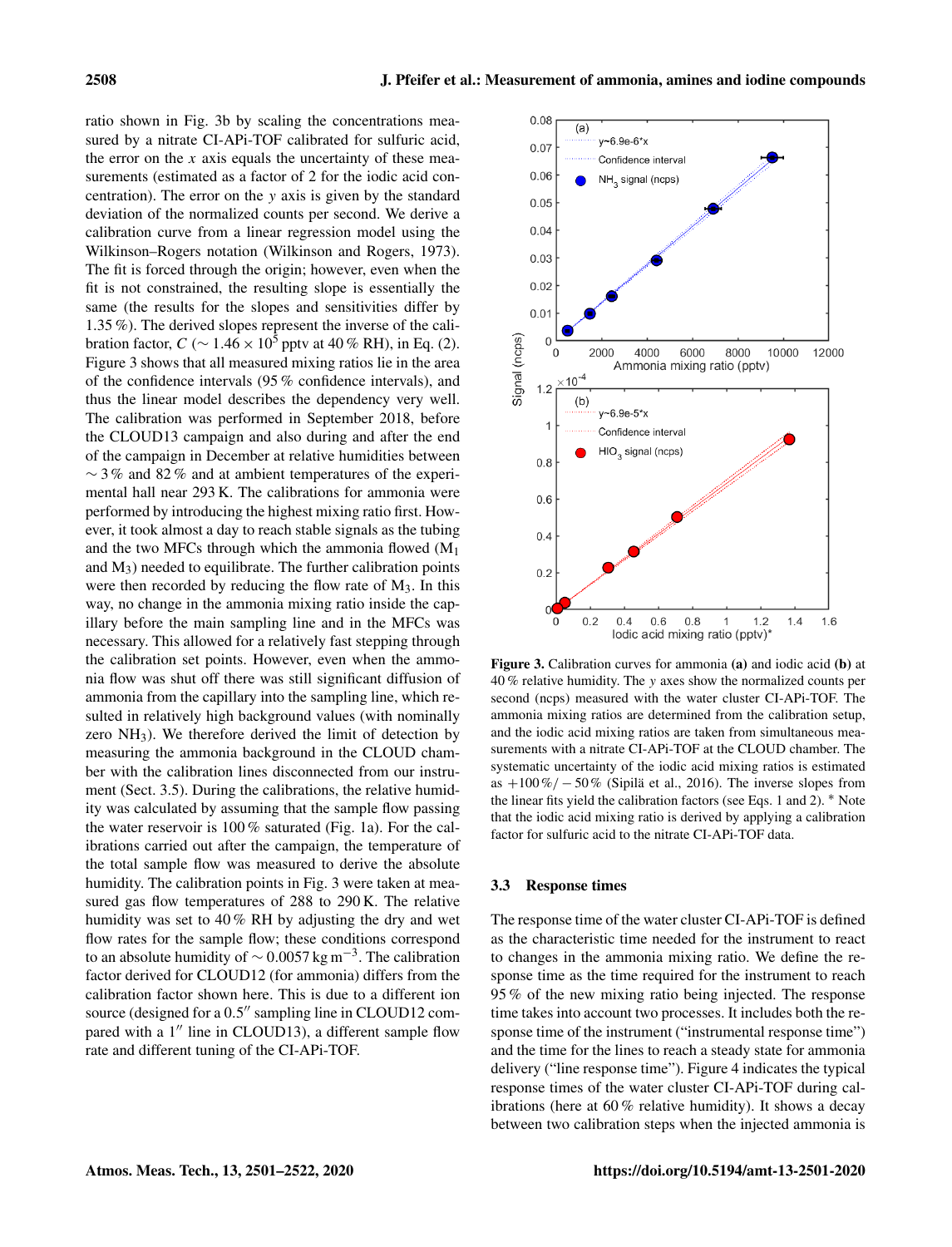

Figure 4. Response time of the water cluster CI-APi-TOF during calibrations at 60 % RH. The injected ammonia mixing ratio from MFC settings is shown by the blue line. The signal of the water cluster CI-APi-TOF is shown by the orange line (here the data are shown with a 1 s time resolution; i.e., no time averaging is applied). The green line represents 95 % of the mixing ratio being applied with the next MFC setting. The black line shows the response time until a steady state (a) or 95 % of the final measured concentration is reached (b). The response time is the sum of the response time of the water cluster CI-APi-TOF (red line) and the (slower) response time for the lines to reach a steady state at which the walls are conditioned.

reduced from 9509 to 6911 pptv and a rise in the signal when the ammonia mixing ratio is increased from 500 to 9509 pptv. Panel (a) indicates a clear difference between the fast instrumental response time (red line) and slower line response time (black line). While we expect a similar behavior in instrumental response time for a decay from 9509 to 500 pptv, a longer line response time is expected due to reevaporation of ammonia from the sampling lines. Thus, the mixing ratios were gradually reduced during calibrations. The instrumental response time shown in Fig. 4 is 6 s for a decay in mixing ratio (9509 to 6911 pptv) and 18 s for a rise (500 to 9509 pptv). The line response time is 37 s (decay) and 890 s (rise). The experiments were repeated several times at varying relative humidities. The instrumental response time only varied by a few seconds during our experiments (between 6 and 10 s for decay and 18 to 25 s for a rise). While the variation in instrumental response time is small, the line response time can vary strongly depending on precursor conditions and relative humidity. During our experiments, the line response time varied between 37 and 54 s (decay) and between 535 and 890 s (rise). Interactions of ammonia with the sampling line are discussed in Sect. 3.8.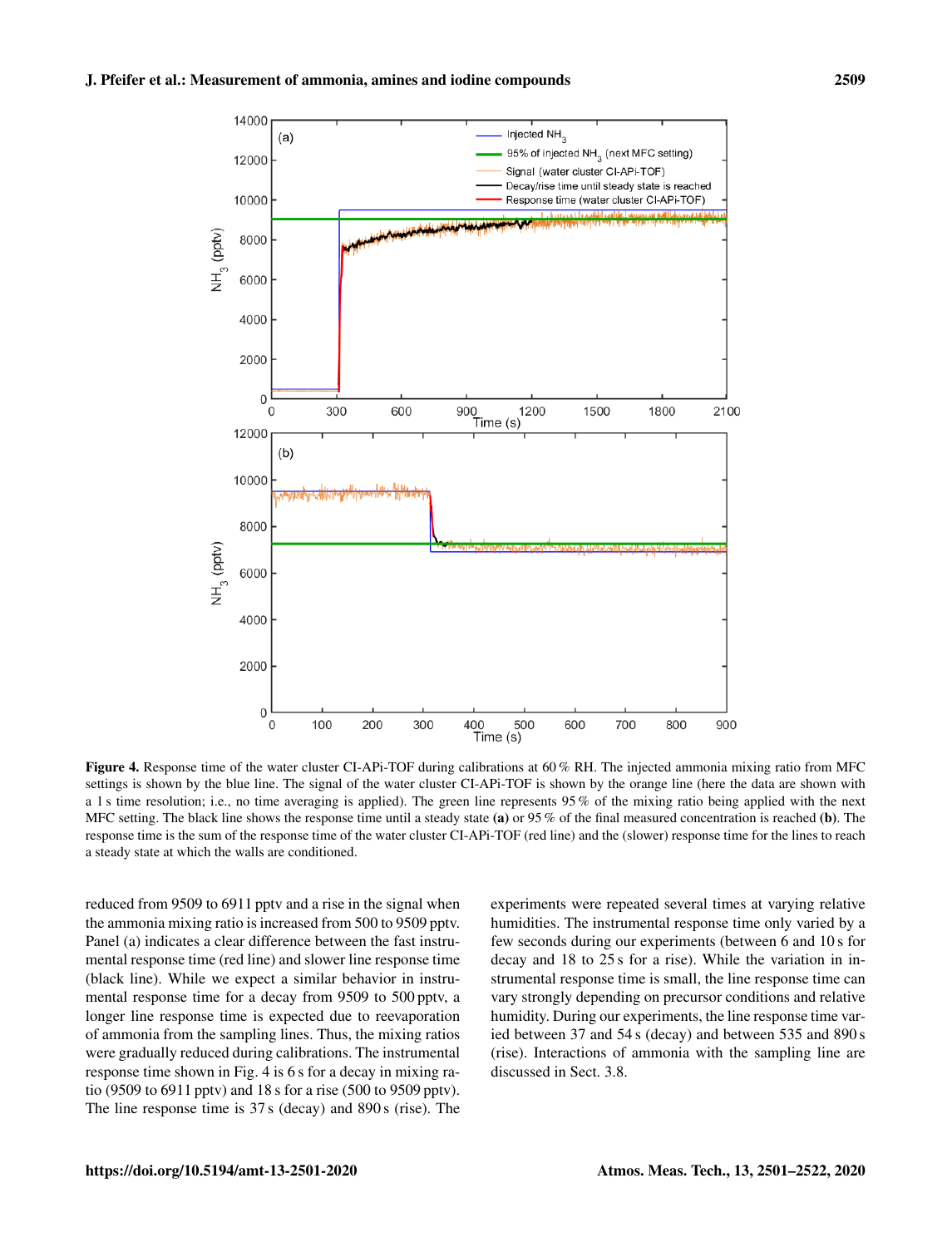#### 3.4 Influence of the humidity on the sensitivity

Figure 5 shows the sensitivity of the ammonia measurements to relative humidity. These data are derived from calibration curves similar to that in Fig. 3a. During the calibrations the humidity was changed by adjusting the dry and wet sample flow rates. For all conditions  $NH_4^+$  has the highest product ion count rate. However, the ratio of the signals for  $(H_2O)NH_4^+$  and NH<sub>4</sub><sup>+</sup> increases with humidity and sensitivity. A possible explanation for the observed sensitivity dependence could be increased collision rates at high humidity at which larger water clusters are present. In addition, the detection efficiency as a function of the ion mass can vary depending on the voltages applied to the ion source and the APi section, as well as the time-of-flight region of the mass spectrometer. Thus, the mass spectrometer does not have a constant detection efficiency over the full mass range (Heinritzi et al., 2016). A higher detection efficiency at  $m/z$  36  $((H_2O)NH_4^+)$  compared with  $m/z$  18 (NH<sup>+</sup><sub>4</sub>), together with the higher fraction of  $(H_2O)NH_4^+$  compared with  $NH_4^+$ , at high humidity could explain some of the observed effect. However, the observed increase in sensitivity is modest (increase by a factor of  $\sim$  2.5 when the humidity increases by a factor of 10). Nevertheless, the effect is taken into account by using the measured relative humidity inside the CLOUD chamber (see Sect. 2.1) to correct the derived ammonia mixing ratio. The effect of temperature on the sensitivity could not be tested during a dedicated calibration experiment as our calibration setup was not temperature-controlled. However, during a transition from 298 to 248 K in the CLOUD chamber and constant ammonia injection, no significant change in the measured ammonia was observed, which indicates a weak influence of temperature.

For iodic acid measurements, the sensitivity to relative humidity and temperature is different (Fig. 6). While  $NH_4^+$ , without any water molecule, is the dominant signal for ammonia, the highest iodic acid signal is  $H_4IO_4^+$ , which is  $H_2O \cdot HIO_3H^+$  or  $HIO_3 \cdot H_3O^+$ . We observed an increasing sensitivity at lower temperatures, while the humidity dependency appears to be smaller compared to the ammonia measurements (Fig. 5). The higher counting rate of  $H_4IO_4^+$  compared to  $H_2 I O_3^+$  indicates that iodic acid requires additional water in order to be associated with a positively charged ion. However, during the transition from ambient pressure to the vacuum of the mass spectrometer, water molecules can evaporate and leave  $H_2IO_3^+$  in a nonequilibrium state. Besides the observation of iodic acid, additional signals from iodinecontaining species can be found in the spectra. These compounds are listed in Table 2. Elucidating the exact formation pathways of these ions and the corresponding neutral species is a subject for future work.

#### 3.5 Detection limits and instrumental backgrounds

Determining the limit of detection (LOD) for ammonia is complicated by changes in the observed background signal. During the calibrations a relatively high background was measured, which decreased slowly after the ammonia flow through the capillary was shut off. A typical value reached a couple of minutes after the ammonia flow was turned off is  $\sim$  30–60 pptv. When the water cluster CI-APi-TOF was connected to the CLOUD chamber the NH<sub>3</sub> signals usually fell more rapidly when no ammonia was actively added. However, even under these conditions the ammonia was not zero and the measured signal changed when the RH or temperature of the chamber was adjusted, indicating the release of ammonia from the chamber walls. The ammonia contaminant level of the CLOUD chamber was previously determined to be several parts per trillion by volume at 278 K and 38 % RH (Kürten et al., 2016a). During CLOUD13 the measured ammonia background was 3.7 pptv at 278 K and 80 % RH, which confirms the previous estimate made with less sensitive ammonia instrumentation. The measured background also includes any contamination in the sampling line of the instrument. Another source of background ammonia could be the ion source. During the early stages of our development we used nitrogen instead of argon as the main ion source gas. This led to ammonia backgrounds of several hundred parts per trillion by volume since ammonia can be generated by the nitrogen plasma from the corona tip when it mixes with the humid sample flow (Haruyama et al., 2016). Replacing nitrogen with argon sharply decreased the background ammonia signals. Nevertheless, traces of nitrogencontaining gases in the ion source could potentially contribute to the ammonia background. However, the ammonia background is reduced at lower chamber temperatures, which argues against the ion source being a significant source of ammonia, since it is always at ambient temperature.

The LOD is defined as the additional ammonia mixing ratio that is necessary to exceed 3 standard deviations of the background fluctuations (You et al., 2014). This value corresponds to 0.5 pptv for an averaging time of 1 min. Assuming the same sensitivity as for ammonia and taking into account the background signals for the exact masses, we can estimate LODs for other compounds. Besides the calculated values for ammonia, Table 1 lists the estimated backgrounds and LODs for dimethylamine and iodic acid. High-resolution data are necessary to reach the LODs shown in Table 1 since several species may share the same integer mass. For example, for dimethylamine (exact mass of protonated compound at 46.0651 Th) other species like  $\overrightarrow{NO_2^+}$  (45.9924 Th) or  $CH_4NO^+$  (46.0287 Th) can interfere. For dimethylamine only the peak with the highest count rate is taken into account, since  $(C_2H_7N)H_3O^+$  interferes with other compounds measured during the experiments, even with high-resolution data. In principle, the omission of the larger product ions (with one additional water molecule) should lead to a dif-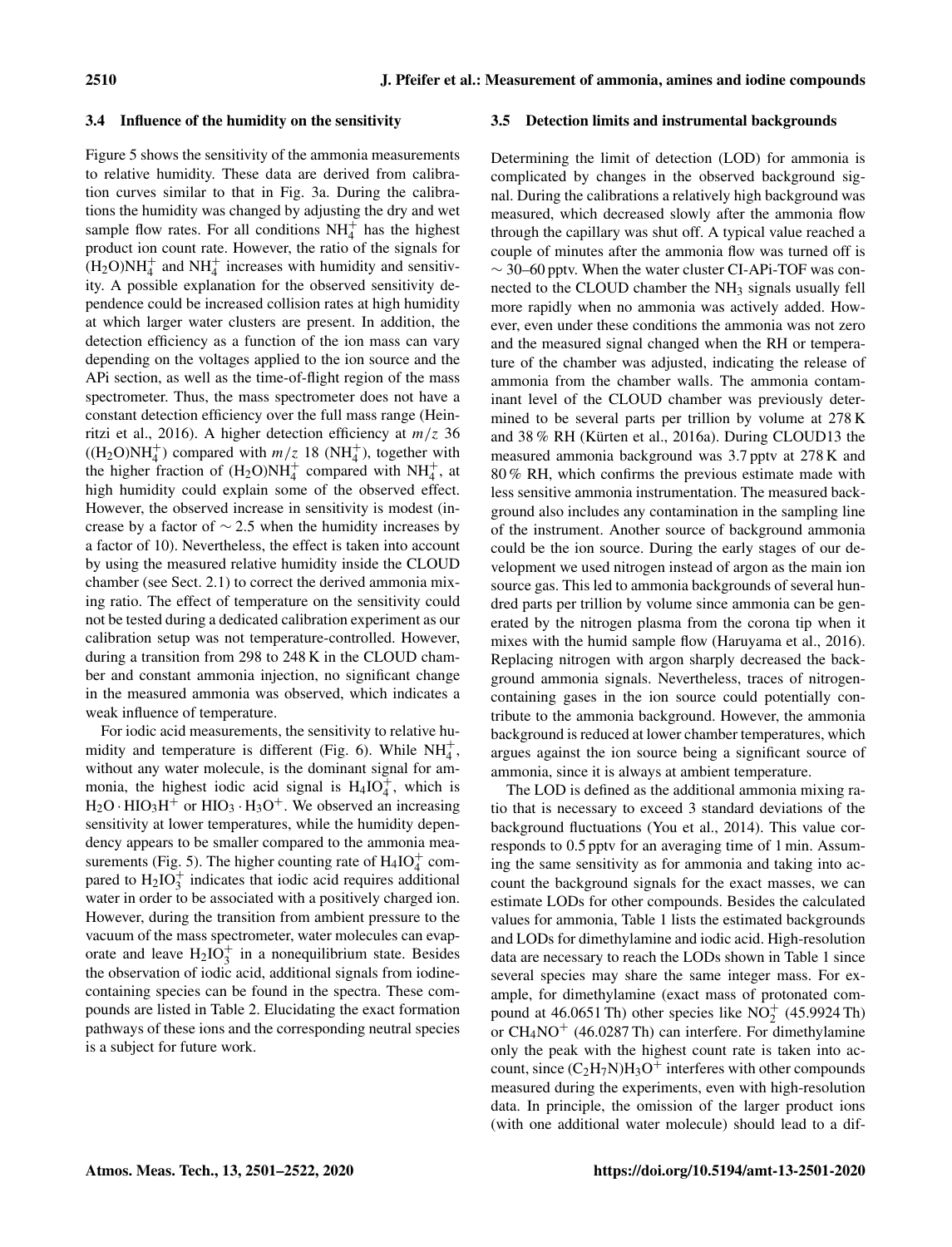

**Figure 5.** Dependency of the ammonia sensitivity as a function of the relative humidity  $(\%)$ . A linear increase with relative humidity is observed, which tracks an increase in the ratio of the  $(H_2O)NH_4^+$  and  $NH_4^+$  ion signals (indicated by the color code).

ferent calibration constant. However, the effect is small since for the measured bases, the ion signals with associated water are smaller than the products without the water molecule. The goodness of the assumption of using the same calibration constant for dimethylamine as that derived for ammonia is discussed in Sect. 3.9.

The instrumental background for  $NH<sub>3</sub>$  is higher than the estimated backgrounds for the other compounds shown in Table 1. Ammonia is ubiquitous and hard to remove completely by water purification systems, so it can be introduced into the CLOUD chamber via the air humidification system. Nevertheless, the detection limit derived for ammonia is well below the LOD reported for other measurement techniques and instruments (von Bobrutzki et al., 2010; You et al., 2014; Wang et al., 2015). However, the performance of the water cluster CI-APi-TOF during atmospheric measurements remains to be tested. The dimethylamine level in the CLOUD chamber is mostly below the estimated LOD.

The estimated LOD of iodic acid is well below that of ammonia and dimethylamine (Table 1). We might explain this when looking at signals that could possibly interfere with the measured compounds. All compounds shown in Table 1 have an integer mass at which other signals are also detected, e.g.,  $H_2O^+$  at the nominal mass of ammonia or  $NO_2^+$  at the nominal mass of dimethylamine. For the high masses of the

iodine-containing species, with their strong negative mass defects, these isobaric compounds are much less crucial. Additionally, iodic acid has a much lower vapor pressure compared with ammonia and is not emitted efficiently from surfaces at temperatures relevant for the present study. Therefore, much lower backgrounds can be expected even if the sampling line and the instrument were exposed to high concentrations before.

## 3.6 Iodine identified species during CLOUD13

The CI-APi-TOF measurements of  $HIO<sub>3</sub>$  with positive water cluster ionization show excellent correlation with negative nitrate ionization (Fig. 3b). Furthermore, we were able to detect iodine-containing species at higher mass-to-charge ratios (e.g., iodine pentoxides) during several experiments. Figure 7 shows the detected iodine species when a high  $I_2$ concentration ( $\sim$  50–100 pptv) was injected into the chamber (mean values over a duration of 120 min). The derived mean iodic acid mixing ratio is ∼ 0.98 pptv according to the measurements of the water cluster CI-APi-TOF. During this experiment, we observed compounds containing up to four iodine atoms. The size of the circles in Fig. 7 corresponds to the mean count rate of the signals on a logarithmic scale. For comparison, the intensities of the reagent ions are also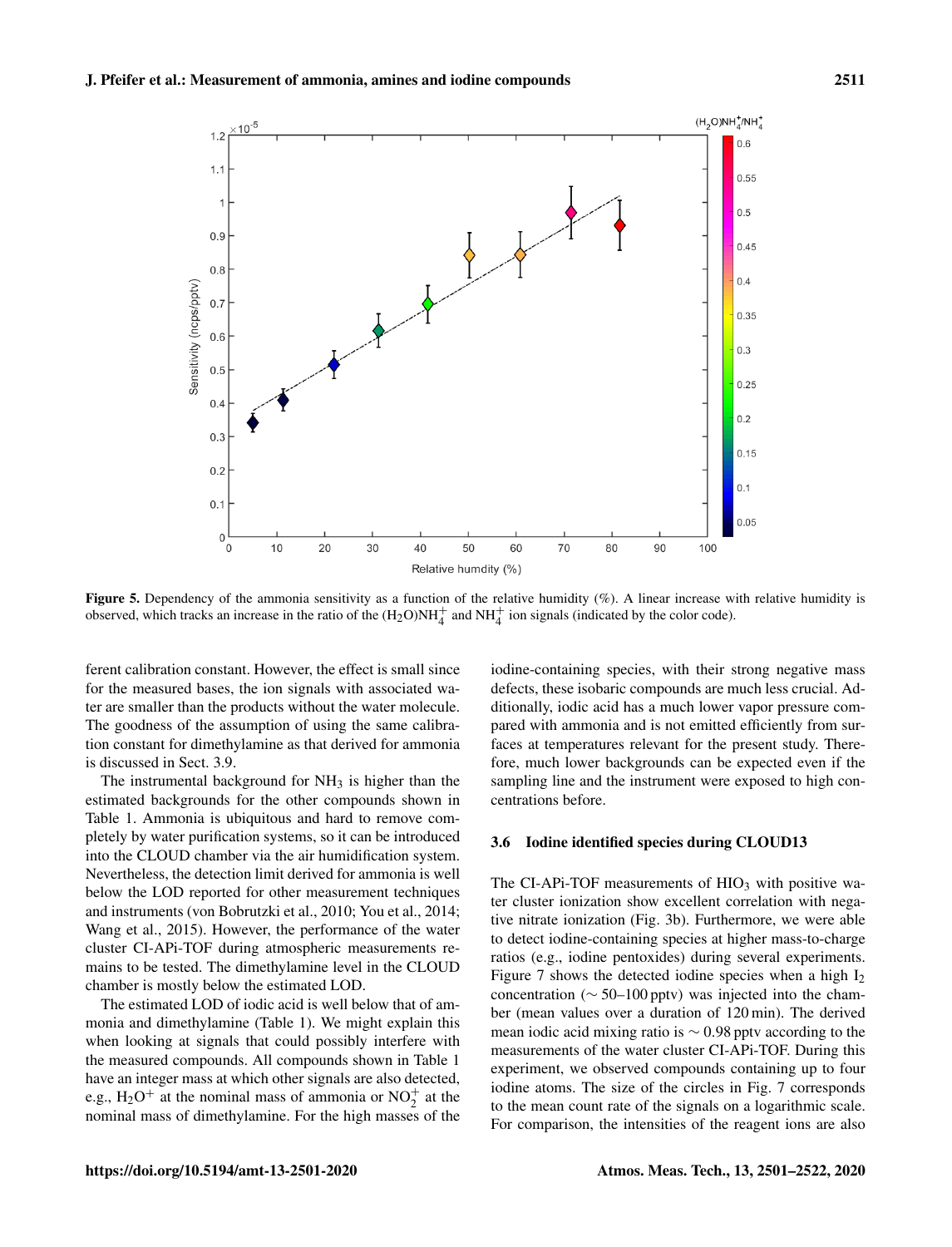

Figure 6. Calibration curves for iodic acid at different relative humidities and temperatures in the CLOUD chamber. The normalized counts per second (y axis) are shown against the iodic acid mixing ratio measured with a nitrate CI-APi-TOF  $(x \text{ axis})$ . The sensitivity increases at lower temperatures (black line), while no strong dependency on relative humidity is found at 283 K (red line). <sup>∗</sup> Note that the iodic acid mixing ratio is derived by applying a calibration factor for sulfuric acid to the nitrate CI-APi-TOF data.

shown. Table 2 lists the sum formulas of some identified iodine species.

During some experiments, an electric field of about  $20 \mathrm{kV m^{-1}}$  was applied to the chamber to remove ions and study purely neutral (i.e., uncharged) nucleation. Even during these experiments the same signals as shown in Fig. 7 were present. This indicates that the water cluster CI-APi-TOF measures neutral compounds after ionizing them in the ion–molecule reaction zone. The present study only gives a short overview of the iodine signals measured with the water cluster CI-APi-TOF. Further CLOUD publications will focus on the chemistry of the iodine-containing species and on their role in new particle formation processes.

## 3.7 CLOUD chamber characterization

The performance of the water cluster CI-APi-TOF during CLOUD12 experiments with ammonia is shown in Fig. 8. We compare the derived mixing ratios with the measurements of the PICARRO. In addition, both can be compared with the range of ammonia mixing ratios expected from the MFC settings for ammonia injected into the CLOUD chamber, the chamber volume and the ammonia lifetime (see, e.g.,

Simon et al., 2016, and Kürten et al., 2016a, for the equations linking these quantities to the estimated CLOUD mixing ratios). While the injected ammonia can be determined to better than 20 % from the MFC settings, the ammonia lifetime in the chamber can span a wide range. For a very clean chamber or at very low temperatures the chamber walls represent a perfect sink and the ammonia has a short lifetime. A wall loss lifetime of 100 s at 12 % fan speed was previously reported by Kürten et al. (2016a). Measurements with sulfuric acid indicate a factor of 4 increase in the wall loss rate when the fan speed is changed from the nominal setting of 12 % to 100 %. Scaling these measurements to the ammonia measurements yields a wall loss lifetime of 25 s at 100 % fan speed. On the other hand, once the walls have been exposed for sufficient time with ammonia they reach an equilibrium at which condensation and evaporation rates are equal. Under these conditions, the ammonia lifetime is determined by the chamber dilution lifetime alone (6000 s), so the NH<sub>3</sub> increases to higher equilibrium concentrations. Furthermore, the walls can act as a source of ammonia due to the reevaporation of ammonia molecules attached to the surface. This effect can be significant when the concentrations previously injected into the chamber were higher than the current con-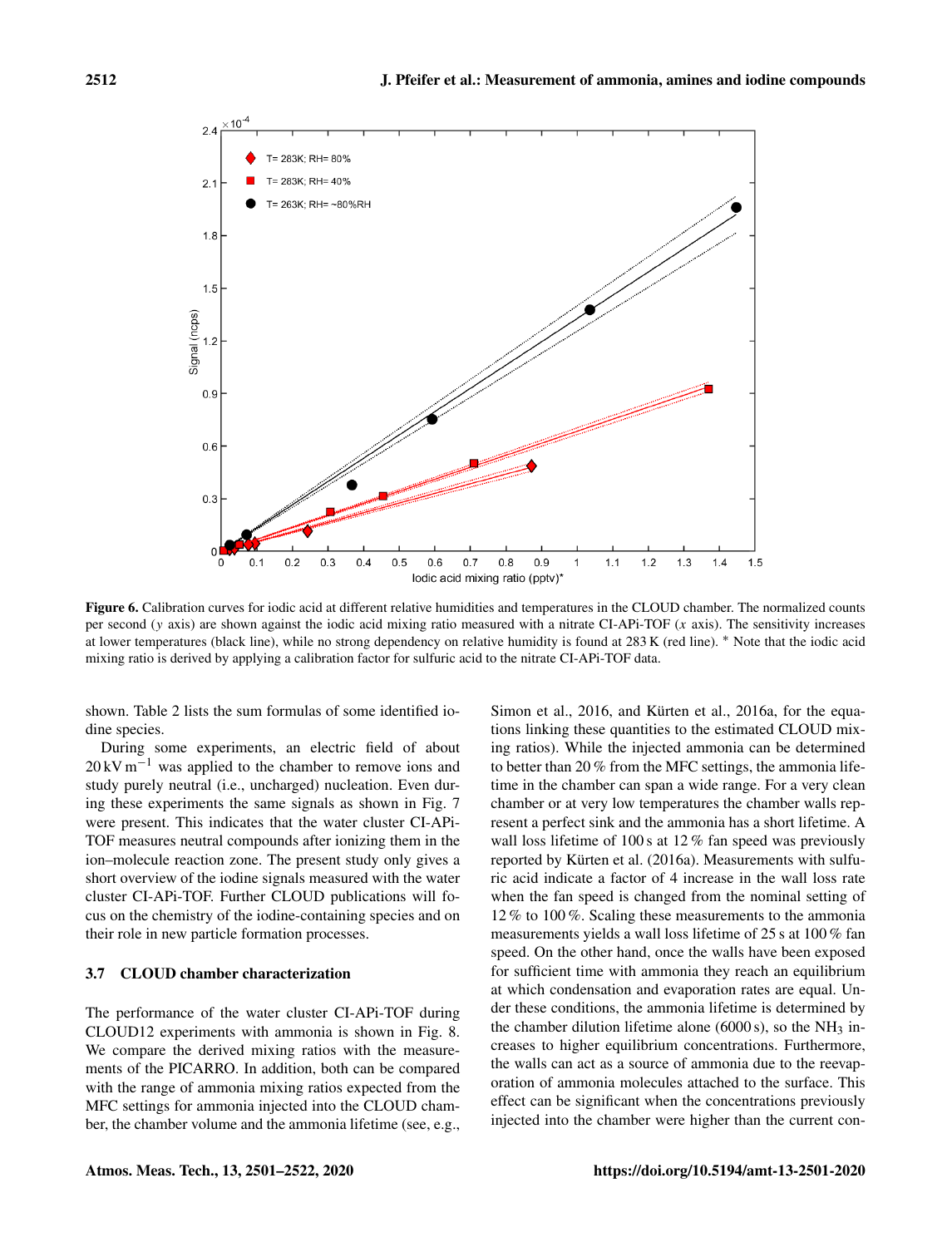

Figure 7. Mass defect plot for the iodine compounds, as well as the most prominent reagent ions, during a CLOUD experiment on new particle formation from iodine. The estimated iodic acid mixing ratio is ∼ 0.98 pptv. The y axis shows the mass defects of the compounds (see Table 2 and the text for details), while the x axis shows the absolute masses. The size of the symbols is proportional to the measured signal intensities on a logarithmic scale (from  $1.24 \times 10^{-6}$  to  $14.04 \text{ ions s}^{-1}$ ).

centrations. Thus, the estimated range can vary by a factor of  $\sim$  200 based on the chamber conditions. This wide range is indicated by the shaded areas in Fig. 8 (light blue).

Figure 8a shows the measurements of the water cluster CI-APi-TOF, the PICARRO and the calculated values for ammonia. The PICARRO trace is shown for the time when the detection limit (170.1 pptv during CLOUD12) is exceeded. The signal measured by the water cluster CI-APi-TOF follows the injected ammonia almost instantaneously (the first injection is on 23 October). The slower response time of the PICARRO can be explained by a combination of the longer sampling line ( $\sim$  1.8 m compared to 1.3 m for the water cluster CI-APi-TOF) and the lower flow rate (∼ 1 slm with a core sampling of 5 slm compared with  $\sim$  20 slm for the water cluster CI-APi-TOF). After the flow of ammonia is shut off, both the mass spectrometer and the PICARRO show almost identical values as the chamber progressively releases ammonia from the walls. Before the first ammonia injection it can also be seen that the water cluster CI-APi-TOF shows progressively lower background ammonia values. Whether this is due to a gradual cleaning of the chamber, the instrument or the sampling line is unclear. Figure 8a also indicates the influence of temperature on the level of contaminant after ammonia had been injected into the chamber. When the chamber temperature falls from 298 to 278 K (shortly before 31 October) the contaminant NH<sup>3</sup> decreases by around a factor of 5 due to the lower evaporation rate of ammonia from the chamber walls.

The influence of changing relative humidity can be seen in Fig. 8 between 29 and 30 October. Part of the change is due to the response of the water cluster CI-APi-TOF (Sect. 3.4). A second contribution arises since water molecules can displace adsorbed ammonia on surfaces (Vaittinen et al., 2014). This effect can be pronounced when the chamber walls have been conditioned with high ammonia concentrations. It is important to note that the instrument was characterized for humidity dependency during the following CLOUD13 campaign. While changes in sensitivity with relative humidity were taken into account during CLOUD13, this was not the case during CLOUD12. The observed increase in mixing ratios at this time is a combination of a change in sensitivity of the instrument and an increase in the gas-phase concentration of ammonia due to reevaporation from the walls of the CLOUD chamber. Here, the PICARRO trace can provide insight into the magnitude of both effects, indicating that the reevaporation from the chamber walls dominates over the change in sensitivity. In Fig. 8 during the early part of 25 October the PICARRO shows a steep increase in am-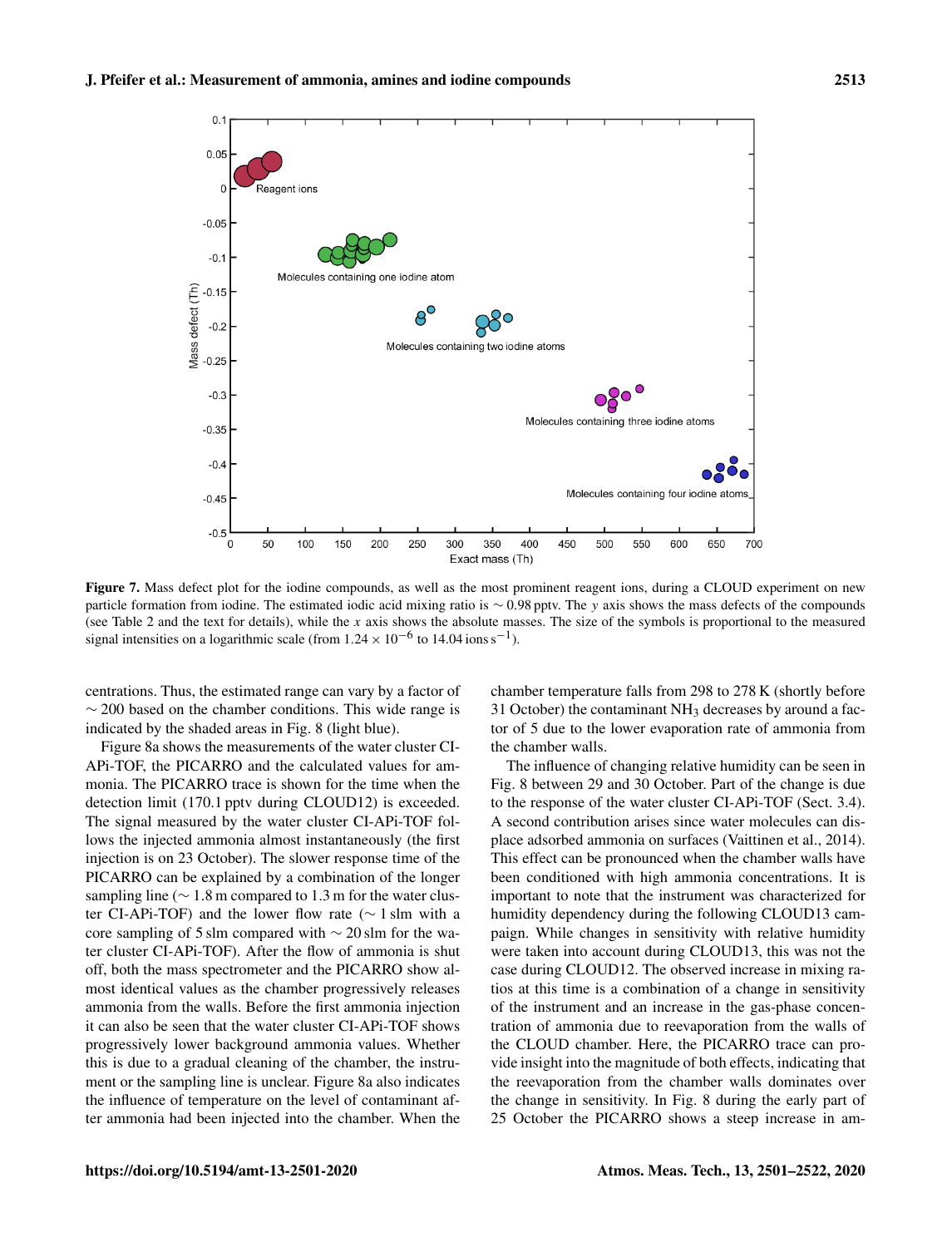

Figure 8. Intercomparison between calculated (shaded blue area) and measured ammonia mixing ratios (PICARRO: solid green line; water cluster CI-APi-TOF: solid red line) at CLOUD. The PICARRO background (∼ 200 pptv) has been subtracted, while no background was subtracted from the water cluster CI-APi-TOF. The temperature inside the chamber is indicated by the dashed black line. The speed (percent of maximum, 397 revolutions per minute) of the two fans that mix the air inside the chamber is shown by the dashed blue line. The calculated ammonia mixing ratios (based on the calculated injection of ammonia into the chamber from the MFC settings) have a wide range due to uncertainties of the ammonia loss rate in the chamber. We display the maximum calculated range assuming, for the lower limit, that the chamber walls act as a perfect sink (wall loss dominated; 25 and 100 s lifetime for fan speeds of 100 % and 12 %, respectively) and, for the upper limit, no net uptake of  $NH_3$  on the walls and a loss rate determined by dilution (6000 s lifetime). For higher fan speeds, the lifetime decreases due to increased turbulence and, in turn, increased wall loss rate. Relative humidity is indicated by the orange line. The water cluster CI-APi-TOF reacts rapidly to changing conditions, such as the ammonia flow into the chamber, relative humidity, temperature or fan speed. At low concentrations, the ammonia lifetime is determined by the wall loss rate (panel **b** and initial stages of panel **a**). However, at high ammonia concentrations, the walls of the CLOUD chamber progressively become conditioned as a source of ammonia, with corresponding increases in the ammonia lifetime and the time to reach new equilibria at lower ammonia flow rates (later stages of panel a).

monia, while the water cluster CI-APi-TOF saturates near 20 ppbv due to depletion of the primary ions. It is important to note that other vapor concentrations were also high at this time, which contributed to the depletion of the primary ions. During CLOUD13, wherein an improved version of the ion source was used (Sect. 3.2), significant depletion of primary ions was only observed above 40 ppbv of ammonia.

Figure 8b shows how the ammonia mixing ratios vary with the mixing fan speed in the CLOUD chamber. The fan speed was varied between 12 % (default value) and 100 %. Since the temperature during these experiments was low (248 K), the chamber walls act as a fairly efficient sink for ammonia. Therefore, the measured mixing ratios respond promptly to the changing fan speed, indicating a change of almost a fac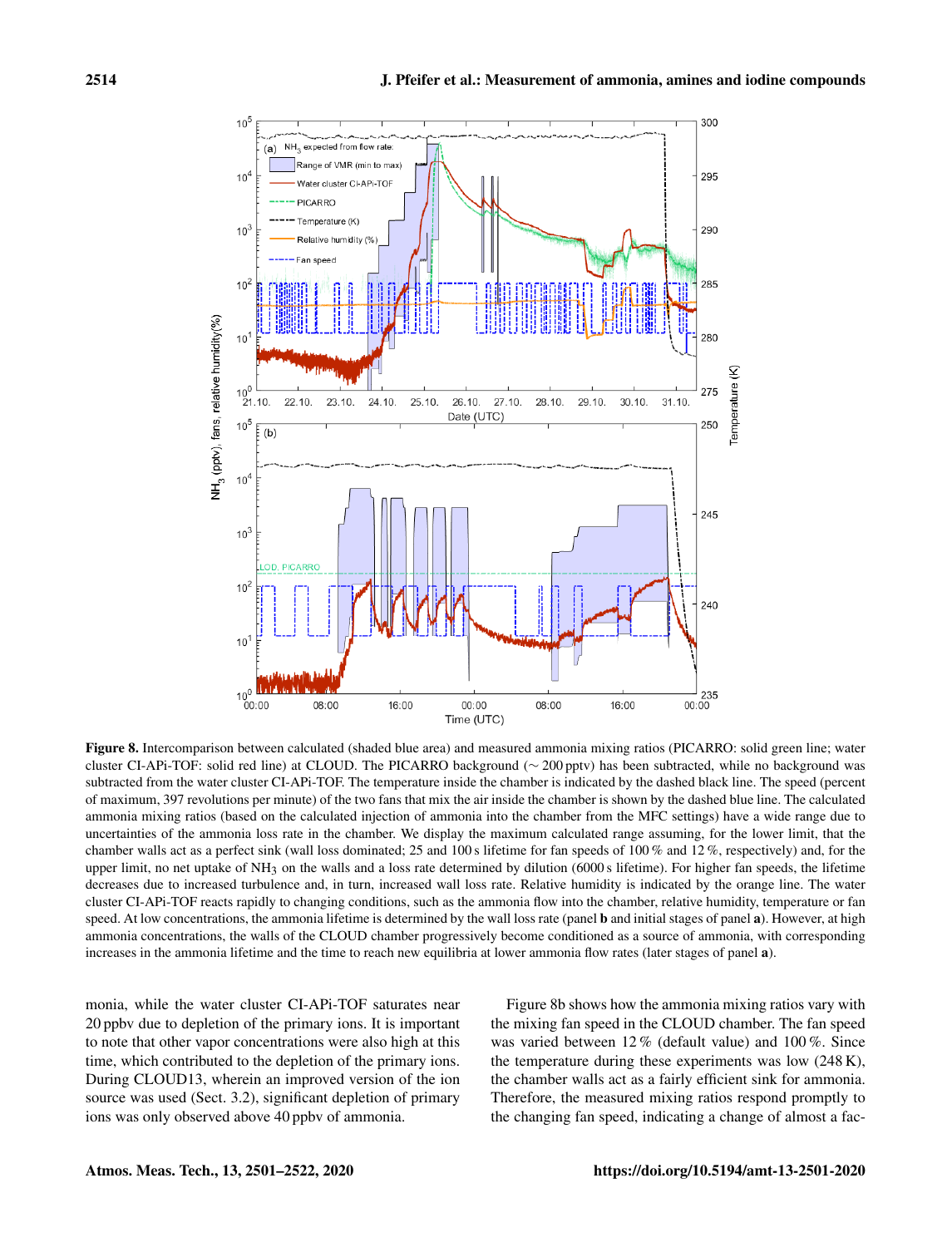tor of 4 in ammonia. Moreover, the measurements coincide with the values calculated from the MFC settings, assuming wall loss lifetimes of 100 and 25 s at 12 % and 100 % fan speed, respectively. Due to its higher detection limit, the PI-CARRO is insensitive at these low mixing ratios (green line in Fig. 8b).

#### 3.8 Ammonia wall loss rates in the sampling line

The largest uncertainty in the ammonia measurement is related to the sampling line losses. At CLOUD, the stainlesssteel sampling lines have an inner diameter of  $0.5''$  or  $1''$  and  $0.75$  m total length (a  $1''$  sampling probe was used for the water cluster CI-APi-TOF, and the instrument has a sampling line of 0.55 m total length). The tips are located 0.35 m from the chamber walls to avoid sampling air from the boundary layer. Thus, after connecting to the CLOUD chamber, the total length of the sampling line of our instrument is 1.3 m. For an ammonia diffusivity of  $0.1978 \text{ cm}^2 \text{ s}^{-1}$  (Massman, 1998) and a sample flow rate of 20 slm, the sample line penetration efficiency is estimated to be 33.7 % for a laminar flow (Dunlop and Bignell, 1997; Baron and Willeke, 2001; Yokelson, 2003). This means that if the walls of the sampling line act as a perfect sink, then the measured  $NH<sub>3</sub>$  mixing ratios would need to be corrected with a factor of ∼ 3. However, it is quite likely that the sampling line does not always act as a perfect sink for ammonia due to partial reevaporation. Furthermore, interactions of ammonia with the inner walls of the sampling line depend on the humidity of the sampled air. Water on surfaces can affect the uptake or release of ammonia. Vaittinen et al. (2014) showed that increased humidity can displace ammonia from surfaces. Additionally, water on surfaces can allow weak acids and bases to dissociate into their conjugate compounds on the surface, thereby affecting the partitioning to the surface (Coluccia et al., 1987). Vaittinen et al. (2014) studied the adsorption of ammonia on various surfaces and found a value of  $1.38 \times 10^{14}$  molecule cm<sup>-2</sup> for the surface coverage on stainless steel. For humid conditions this value is, however, significantly smaller and decreases to  $\sim$  5 × 10<sup>12</sup> cm<sup>-2</sup> for a water vapor mixing ratio of 3500 ppmv at 278 K. Eventually an equilibrium is reached between the condensation on and evaporation from the walls, depending on the ammonia mixing ratio, RH and temperature. At equilibrium, ammonia losses from the chamber are due to dilution alone, and ammonia losses in the sampling line are negligible. Furthermore, ammonia may reevaporate from the inlet line walls if saturation happened previously at higher concentrations. At CLOUD, the sampling lines are attached to the chamber and cannot easily be removed during the experiments. Thus, it is not possible to quantitatively distinguish between interactions with the surface of the sampling line and the surface of the CLOUD chamber. This complicates the evaluation of the influence of the sampling line regarding the measured ammonia. One practical solution would be to report averages of the values considering the wall loss correction factor and neglecting the factor.

Sampling line losses introduce up to a factor of 3 uncertainty in the ammonia measurement, corresponding to transmission efficiencies between 33.7 % and 100 % for walls that are a perfect sink and zero sink, respectively. Variable sampling efficiency is a general problem encountered for most ammonia measurements (e.g., Leifer et al., 2017). The uncertainty is smaller for larger molecules; e.g., the sampling efficiency for triethylamine (diffusivity of  $0.067 \text{ cm}^2 \text{ s}^{-1}$ ; Tang et al., 2015) is 61 %. For atmospheric measurements, we suggest using an inlet system in which a short piece of the  $1<sup>0</sup>$ sampling line only takes the core sample flow from a largediameter inlet. A blower can generate a fast flow in the large inlet to essentially reduce the losses for the core flow to zero before it enters the actual sampling line (Berresheim et al., 2000).

#### 3.9 Measurement of dimethylamine

The same calibration factor as derived for ammonia was used to determine the mixing ratio of dimethylamine (Sect. 3.5 and Table 1). This assumption can lead to uncertainties as the sensitivity of the instrument is expected to depend on the proton affinity of the measured substance (Hanson et al., 2011). To estimate the validity of this assumption, we compared the mixing ratios measured by the water cluster CI-APi-TOF with the calculated mixing ratios for a period when dimethylamine was actively injected into the CLOUD chamber. A chamber characterization for dimethylamine was already conducted by Simon et al. (2016), wherein the wall loss lifetime was determined as 432 s for conditions in which the chamber walls acted as a perfect sink (12 % fan speed). Additionally, as discussed in Sect. 3.7, we use a lifetime of 108 s at 100 % fan speed (change of a factor of 4 when the fan speed is changed from  $12\%$  to  $100\%$ ). The chamber dilution lifetime represents the maximum possible lifetime when wall loss would be negligible (Sect. 3.7). Thus, the wall loss lifetime used in this study gives a lower limit for dimethylamine mixing ratios in the CLOUD chamber. Figure 9a shows a period when dimethylamine was added to the chamber. Since it takes a certain time until the stainless-steel pipes of the gas dilution system are saturated with dimethylamine there is a short time delay between the switching of a valve that allows dimethylamine to enter the chamber and the rise in the measured dimethylamine mixing ratio. Once the lines are conditioned and the dimethylamine is homogenously mixed into the chamber, the measured and estimated mixing ratios are generally in good agreement with each other. The response to changes in fan speed is initially sharp but gradually weakens as the walls progressively adsorb more dimethylamine. To estimate the consistency of the approach of scaling the calibration factor derived for ammonia to estimate dimethylamine mixing ratios, we use the ratio between the mixing ratio calculated for the water cluster CI-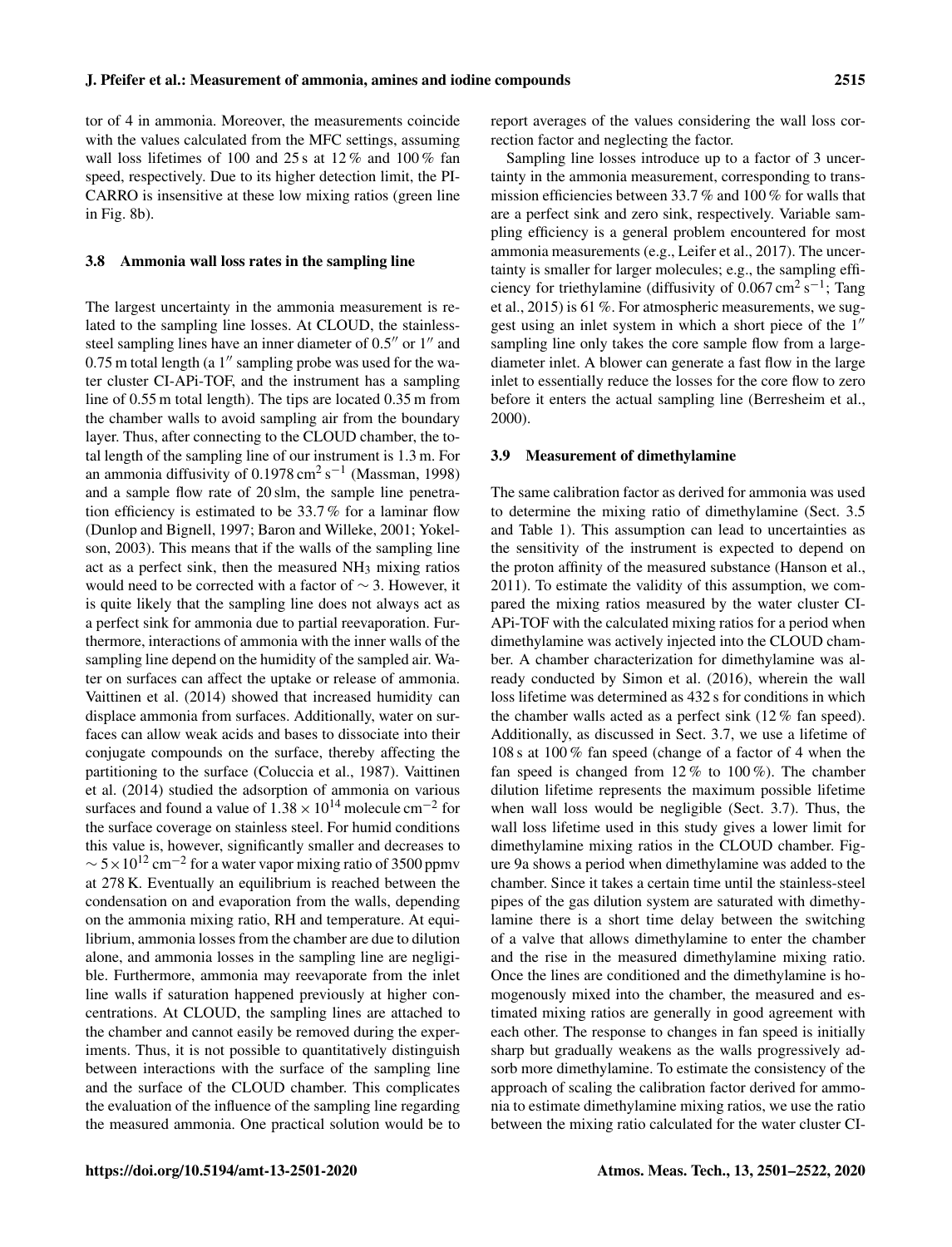APi-TOF and the calculated mixing ratios based on the wall loss lifetime for the CLOUD chamber. For these measurements, we estimated a wall loss rate in the sampling lines of  $\sim$  1.96 for dimethylamine, and a diffusivity of 0.1 cm<sup>2</sup> s<sup>-1</sup> was used (Freshour et al., 2014; Simon et al., 2016). The mean deviation between the estimated dimethylamine mixing ratio and the calculated mixing ratio is 3.48, indicating that the approach of scaling the calibration factor derived for ammonia introduces uncertainties within a factor of ∼ 3.5. The deviations at the end of the time series shown in Fig. 9a are caused by nucleation experiments in which high concentrations of other vapors are used. During these stages a significant uptake of dimethylamine on particles can explain the discrepancy between measured and expected dimethylamine. Figure 9b shows a measurement of the background dimethylamine in the chamber, measured over 5 d during CLOUD13. The mean background is  $\sim$  0.14 pptv at 50 % RH to 60 % RH and temperatures of 278 to 290 K. These are similar to the backgrounds measured at 80 % RH and 278 K (Table 1). The observed variations are in a range of ∼ 0.1 to 0.3 pptv provided that the measurement is not interrupted, e.g., due to the replenishment of the water source that humidifies the flow for generating the reagent ions (which explains the first drop of the background measurement in Fig. 9b). The estimated detection limits shown here are below or at similar levels compared to those reported in previous publications (You et al., 2014; Simon et al., 2016).

## 4 Discussion and application to ambient measurements

The present study demonstrates the successful application of a water cluster CI-APi-TOF during controlled chamber experiments to measure ammonia, dimethylamine and iodic acid. During experiments involving iodide, neutral clusters containing up to four iodine atoms were detected. The instrument has demonstrated unrivalled low detection limits for ammonia, as well as a fast time response and time resolution. We believe this instrument can readily be applied to atmospheric measurements. The amount of clean gas required for the corona tip (2 slm of argon and some oxygen) is rather small and can easily be supplied with gas bottles (one argon gas bottle of 50 L at 200 bar should last about 3 d). At CLOUD there is a restriction regarding the maximum sample flow that can be drawn from the chamber. During atmospheric measurements much higher flow rates can easily be realized. Therefore, the suggested design of the inlet system using a blower and a core sample inlet should be used (Sect. 3.8). Furthermore, the use of an internal calibration standard would be beneficial. We have tried to add a defined mixing ratio of  $ND_3$  to the sample flow. However, besides the expected signal at  $(ND<sub>3</sub>H<sup>+</sup>, m/z 21)$  further signals corresponding to  $NH_4^+$ , NDH<sub>3</sub>+ and ND<sub>2</sub>H<sub>2</sub><sup>+</sup> were also present due to deuterium–hydrogen exchange, which makes this method unsuitable. The use of  ${}^{15}NH_3$  for calibration is Figure 9. Dimethylamine mixing ratios (magenta line) during the CLOUD13 experiment. The dashed black line shows the temperature inside the CLOUD chamber. The dashed blue line shows the fan speed. Panel (a) shows the dimethylamine signal during active injection into the chamber. The grey line indicates the dimethylamine mixing ratio in the chamber calculated from the MFC settings and the wall loss lifetime. The upper limit for the uncertainty in the dimethylamine mixing ratio is a factor of  $\sim$  3.5 (see the text for details). Panel (b) shows a measurement of background dimethylamine in the chamber over a period of 5 d, when there was zero dimethylamine flow. We consider this to be due to instrumental background and not to an actual dimethylamine background in the chamber. The thin red lines show the possible range of dimethylamine based on the scaled calibration factor (factor of 3.48, 95 % CI). The thick magenta line indicates a moving average of the dimethylamine background measurement. The water source was replenished during the period shown (green line). The mean instrumental background of dimethylamine over this period is ∼ 0.14 pptv. <sup>∗</sup> Note that the dimethylamine mixing ratio is determined with the calibration factor for ammonia.

also unsuitable since the  ${}^{15}NH_4^+$  signal is hard to distinguish from the comparatively high  $H_3O^+$  signal at the same integer mass even for a high-resolution mass spectrometer.

Roscioli et al. (2016) demonstrated that the addition of 1H,1H-perfluorooctylamine to the sample flow can be used to passivate an inlet, which reduces sampling line losses

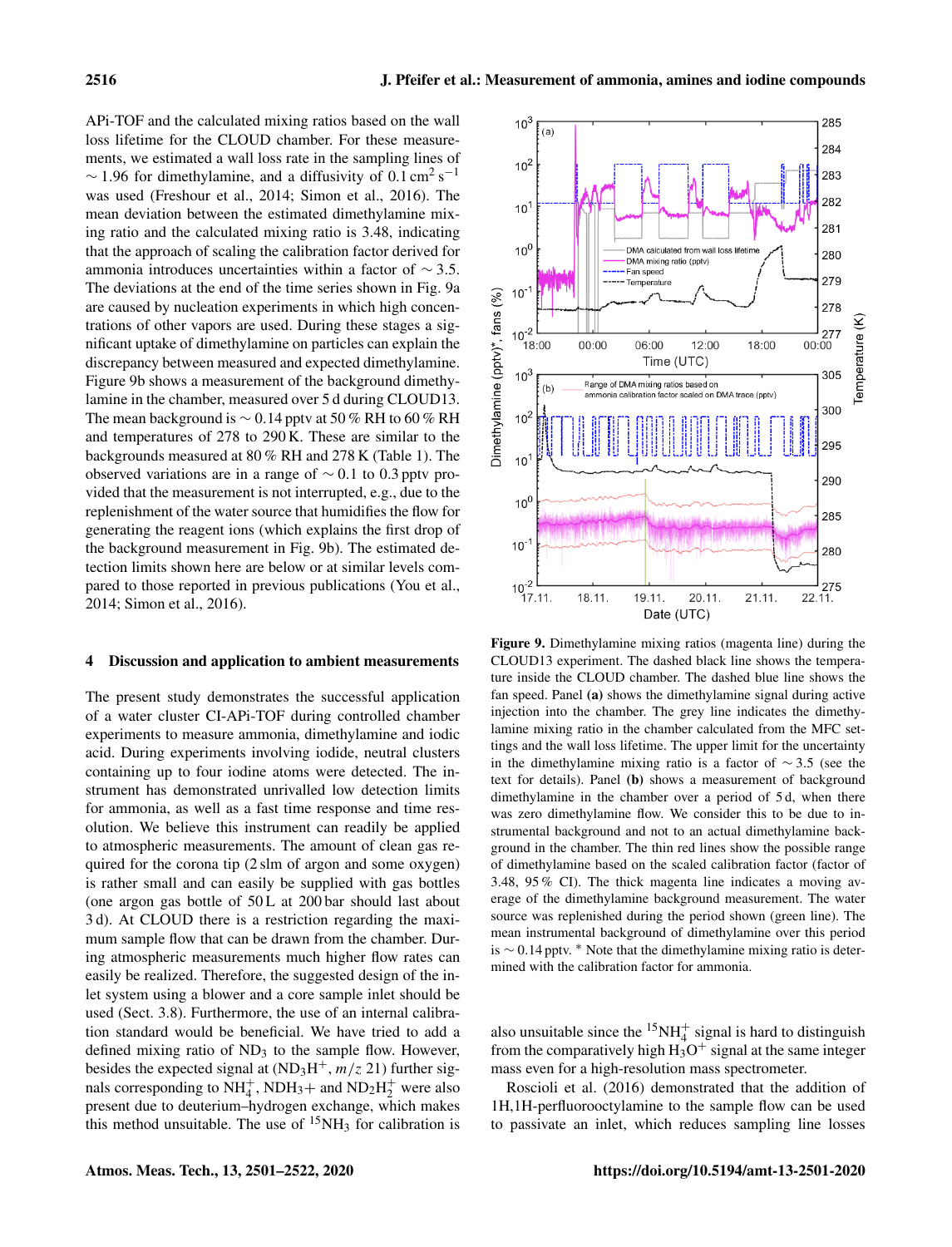#### J. Pfeifer et al.: Measurement of ammonia, amines and iodine compounds 2517

and sharpens the time response for ammonia measurements. Recently, Pollack et al. (2019) implemented this passivation technique for ambient measurements on an aircraft. For these measurements, a tunable infrared laser was used (TILDAS-CS, Aerodyne Inc.). We tested this passivation technique but found it unsuitable for our instrument; the high mixing ratio of 1H,1H-perfluorooctylamine (∼ 100 ppm to 0.1 % injection into the sample flow) that is required led to excessive consumption of the reagent ions since 1H,1Hperfluorooctylamine has a high proton affinity and is therefore also efficiently ionized by the protonated water clusters. For this reason, the passivation technique for the measurement of ammonia can in our opinion only be used with spectroscopic techniques as was the case in the studies by Rosciolli et al. (2016) and Pollack et al. (2019).

#### 5 Summary and conclusion

We have described the design and performance of a novel water cluster chemical ionization–atmospheric pressure interface time-of-flight mass spectrometer (CI-APi-TOF) for measurements of ammonia, amines (dimethylamine) and iodine compounds. The instrument includes a new home-built cross-flow ion source operated at atmospheric pressure. The protonated water clusters  $((H_2O)_{n\geq 1}H_3O^+)$  selectively ionize compounds of high proton affinity at short reaction times. The instrument's response is linear up to a mixing ratio of at least 10 ppbv for ammonia when the derived calibration factor is applied to the normalized counts per second. The water cluster CI-APi-TOF was operated at the CLOUD chamber where very low background ammonia mixing ratios were measured (ca. 4 pptv at 278 K). The limit of detection (LOD) was estimated as  $0.5$  pptv for NH<sub>3</sub>. To our knowledge, such a low detection limit for ammonia measurements is unprecedented. We attribute the low LOD mainly to the use of ultraclean argon (5.0 purity) as the main ion source gas for the reagent ion generation. Much higher background NH<sup>3</sup> was observed when nitrogen was used instead of argon. The instrument shows some sensitivity to the relative humidity of the sample flow (factor of 3 increase in the signal from 5 % to 80 % RH). However, this can readily be measured and corrected. We did not explicitly demonstrate the quantitative measurement of diamines (and amines other than dimethylamine) in the present study but the instrument should also be well-suited for such measurements.

During experiments involving iodine, it was observed that the protonated water clusters can also be used to detect various iodine compounds. A total of 29 different iodinecontaining compounds were identified, including iodic acid  $(HIO<sub>3</sub>)$  and neutral clusters containing up to four iodine atoms. The water cluster CI-APi-TOF was cross-calibrated against a nitrate CI-APi-TOF measuring iodic acid. The two instruments showed exactly the same time-dependent trends. As there is no established calibration method for iodic acid, detection limits have been derived under the assumption that  $HIO<sub>3</sub>$  is measured with the same efficiency as sulfuric acid, for which the nitrate CI-APi-TOF was calibrated. In this way, we estimated the LOD for iodic acid in the water cluster CI-APi-TOF to be 0.007 pptv.

Future studies will focus on the evaluation of the iodine signals and also on further signal identification in the mass spectra. Laboratory and ambient measurements indicate the increased importance of ammonia for new particle formation and growth in both pristine and polluted environments. Due to the instrument characteristics, we plan to apply the method to ambient atmospheric measurements to study the influence of ammonia, amines, diamines and iodic acid on new particle formation.

The water cluster CI-APi-TOF technique is also wellsuited for airborne measurements in the upper troposphere, where fast response times and low detection limits are vital (Höpfner et al., 2016).

*Data availability.* Data for Figs. 2–9 and for Table 1 are available at https://doi.org[/10.5281/zenodo.3831469](https://doi.org/10.5281/zenodo.3831469) (Pfeifer et al., 2020). Further data are available upon request.

*Author contributions.* All authors contributed to the scientific discussion and interpretation of the results. JP, AK, LW and FP contributed to the design of the ion source presented in this study. JP, AK, MS, MH, MG, TM and SB collected the data at the CLOUD chamber. DW installed and operated the PICARRO unit used at the CLOUD chamber. AK and JC led the composition of the paper. JK contributed to the scientific discussion and interpretation of the results.

*Competing interests.* The authors declare that they have no conflict of interest.

*Special issue statement.* This article is part of the special issue "The CERN CLOUD experiment (ACP/AMT inter-journal SI)". It is not associated with a conference.

*Acknowledgements.* We would like to thank CERN for the support of CLOUD with financial and technical resources. We thank the PS/SPS team from CERN for providing the CLOUD experiment with a particle beam from the proton synchroton. We also want to thank Louis-Philippe De Menezes for providing us with a mass flow controller used during the calibrations. In addition to this, we would like to thank Robert Sitals, Timo Keber, Serge Mathot, Hanna Elina Manninen, Antti Onnela, Stefan Karl Weber and Robert Kristic for their contributions to the experiment. The discussion with Xucheng He during the creation of the paper is gratefully acknowledged. We thank Christoph Hüglin for providing us with the PIARRCO and its calibration unit. This work was funded by the German Federal Ministry of Education and Research under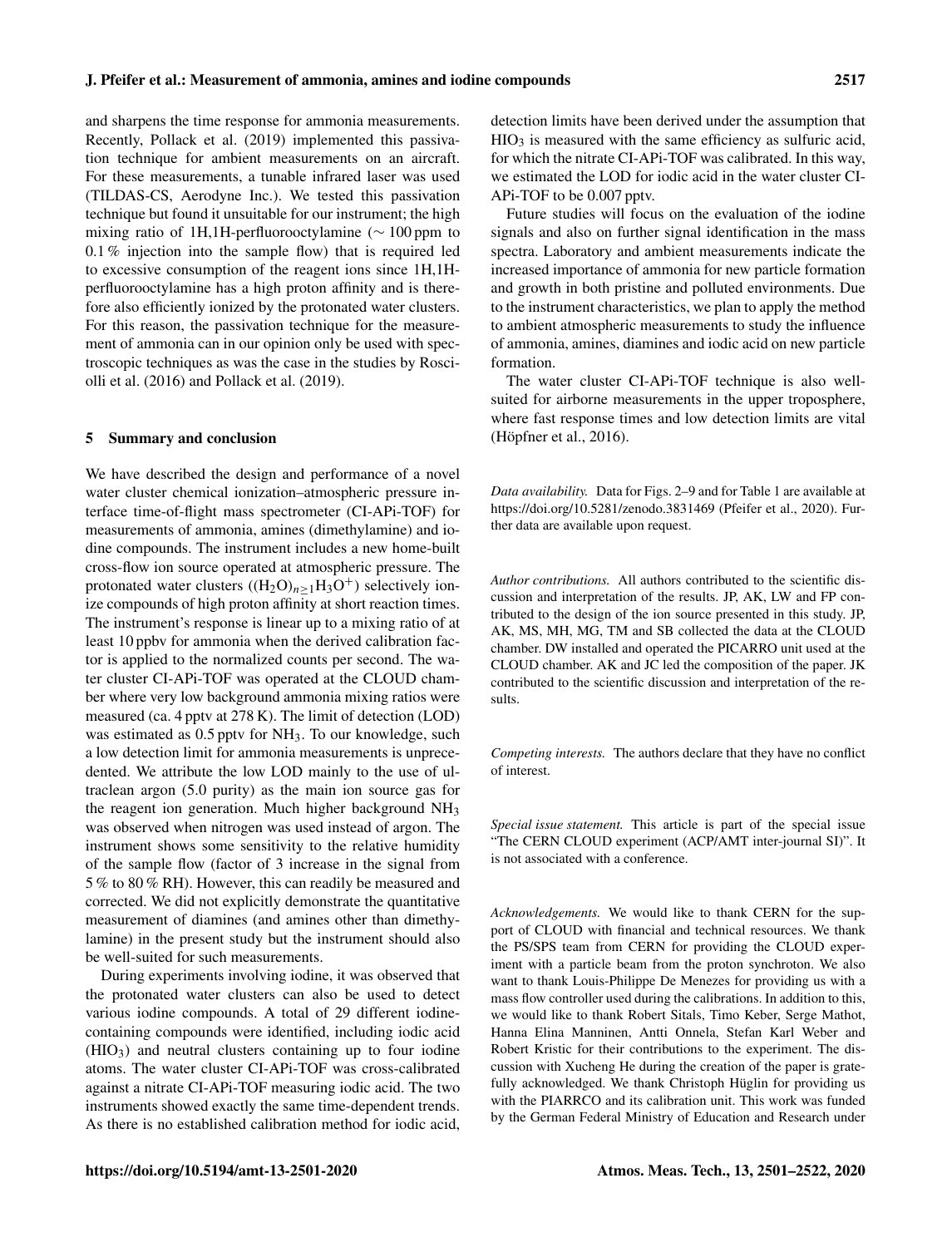CLOUD-16 (no. 01LK1601A), EC Horizon 2020 MSCA-ITN under CLOUD-MOTION (no. 764991), and the EC Seventh Framework Programme MC-ITN under CLOUD-TRAIN (no. 316662).

*Financial support.* This research has been supported by CLOUD-MOTION (grant no. 764991), CLOUD-16 (grant no. 01LK1601A), and CLOUD-TRAIN (grant no. 316662).

*Review statement.* This paper was edited by Jonathan Abbatt and reviewed by two anonymous referees.

## **References**

- Aljawhary, D., Lee, A. K. Y., and Abbatt, J. P. D.: High-resolution chemical ionization mass spectrometry (ToF-CIMS): application to study SOA composition and processing, Atmos. Meas. Tech., 6, 3211–3224, https://doi.org[/10.5194/amt-6-3211-2013,](https://doi.org/10.5194/amt-6-3211-2013) 2013.
- Almeida, J., Schobesberger, S., Kürten, A., Ortega, I. K., Kupiainen-Määttä, O., Praplan, A. P., Adamov, A., Amorim, A., Bianchi, F., Breitenlechner, M., David, A., Dommen, J., Donahue, N. M., Downard, A., Dunne, E., Duplissy, J., Ehrhart, S., Flagan, R. C., Franchin, A., Guida, R., Hakala, J., Hansel, A., Heinritzi, M., Henschel, H., Jokinen, T., Junninen, H., Kajos, M., Kangasluoma, J., Keskinen, H., Kupc, A., Kurtén, T., Kvashin, A. N., Laaksonen, A., Lehtipalo, K., Leiminger, M., Leppä, J., Loukonen, V., Makhmutov, V., Mathot, S., McGrath, M. J., Nieminen, T., Olenius, T., Onnela, A., Petäjä, T., Riccobono, F., Riipinen, I., Rissanen, M., Rondo, L., Ruuskanen, T., Santos, F. D., Sarnela, N., Schallhart, S., Schnitzhofer, R., Seinfeld, J. H., Simon, M., Sipilä, M., Stozhkov, Y., Stratmann, F., Tomé, A., Tröstl, J., Tsagkogeorgas, G., Vaattovaara, P., Viisanen, Y., Virtanen, A., Vrtala, A., Wagner, P. E., Weingartner, E., Wex, H., Williamson, C., Wimmer, D., Ye, P., Yli-Juuti, T., Carslaw, K. S., Kulmala, M., Curtius, J., Baltensperger, U., Worsnop, D. R., Vehkamäki, H., and Kirkby, J.: Molecular understanding of sulphuric acid-amine particle nucleation in the atmosphere, Nature, 502, 359–363, https://doi.org[/10.1038/nature12663,](https://doi.org/10.1038/nature12663) 2013.
- Baron, P. A. and Willeke, K.: Aerosol measurement: Principles, techniques, and applications, 2nd ed., Wiley, New York, xxiii, 1131, 2001.
- Bell, C. L., Dhib, M., Hancock, G., Ritchie, G. A. D., van Helden, J. H., and van Leeuwen, N. J.: Cavity enhanced absorption spectroscopy measurements of pressure-induced broadening and shift coefficients in the  $v$  1+ $v$  3 combination band of ammonia, Appl. Phys. B, 94, 327–336, https://doi.org[/10.1007/s00340-008-3238-](https://doi.org/10.1007/s00340-008-3238-5) [5,](https://doi.org/10.1007/s00340-008-3238-5) 2009.
- Benson, D. R., Markovich, A., Al-Refai, M., and Lee, S.-H.: A Chemical Ionization Mass Spectrometer for ambient measurements of Ammonia, Atmos. Meas. Tech., 3, 1075–1087, https://doi.org[/10.5194/amt-3-1075-2010,](https://doi.org/10.5194/amt-3-1075-2010) 2010.
- Berresheim, H., Elste, T., Plass-Dülmer, C., Eiseleb, F. L., and Tannerb, D. J.: Chemical ionization mass spectrometer for longterm measurements of atmospheric OH and  $H_2SO_4$ , Int. J. Mass Spectrom., 202, 91–109, https://doi.org[/10.1016/S1387-](https://doi.org/10.1016/S1387-3806(00)00233-5) [3806\(00\)00233-5,](https://doi.org/10.1016/S1387-3806(00)00233-5) 2000.
- Bianchi, F., Dommen, J., Mathot, S., and Baltensperger, U.: Online determination of ammonia at low pptv mixing ratios in the CLOUD chamber, Atmos. Meas. Tech., 5, 1719–1725, https://doi.org[/10.5194/amt-5-1719-2012,](https://doi.org/10.5194/amt-5-1719-2012) 2012.
- Bianchi, F., Tröstl, J., Junninen, H., Frege, C., Henne, S., Hoyle, C. R., Molteni, U., Herrmann, E., Adamov, A., Bukowiecki, N., Chen, X., Duplissy, J., Gysel, M., Hutterli, M., Kangasluoma, J., Kontkanen, J., Kürten, A., Manninen, H. E., Münch, S., Peräkylä, O., Petäjä, T., Rondo, L., Williamson, C., Weingartner, E., Curtius, J., Worsnop, D. R., Kulmala, M., Dommen, J., and Baltensperger, U.: New particle formation in the free troposphere: A question of chemistry and timing, Science, 352, 1109–1112, https://doi.org[/10.1126/science.aad5456,](https://doi.org/10.1126/science.aad5456) 2016.
- Coluccia, S., Lavagnino, S., and Marchese, L.: Adsorption and dissociation of Ammonia on the hydroxylated surface of magnesium oxide powders, J. Chem. Soc., Faraday Trans. 1, 83, 477– 486, https://doi.org[/10.1039/F19878300477,](https://doi.org/10.1039/F19878300477) 1987.
- Cubison, M. J. and Jimenez, J. L.: Statistical precision of the intensities retrieved from constrained fitting of overlapping peaks in high-resolution mass spectra, Atmos. Meas. Tech., 8, 2333– 2345, https://doi.org[/10.5194/amt-8-2333-2015,](https://doi.org/10.5194/amt-8-2333-2015) 2015.
- Dias, A., Ehrhart, S., Vogel, A., Williamson, C., Almeida, J., Kirkby, J., Mathot, S., Mumford, S., and Onnela, A.: Temperature uniformity in the CERN CLOUD chamber, Atmos. Meas. Tech., 10, 5075–5088, https://doi.org[/10.5194/amt-10-](https://doi.org/10.5194/amt-10-5075-2017) [5075-2017,](https://doi.org/10.5194/amt-10-5075-2017) 2017.
- Dunlop, P. J. and Bignell, C. M.: Prediction of the temperature dependence of binary diffusion coefficients of gaseous systems from thermal diffusion factors and diffusion coefficients at 300 K, Int. J. Thermophys., 18, 939–945, https://doi.org[/10.1007/BF02575239,](https://doi.org/10.1007/BF02575239) 1997.
- Dunne, E. M., Gordon, H., Kürten, A., Almeida, J., Duplissy, J., Williamson, C., Ortega, I. K., Pringle, K. J., Adamov, A., Baltensperger, U., Barmet, P., Benduhn, F., Bianchi, F., Breitenlechner, M., Clarke, A., Curtius, J., Dommen, J., Donahue, N. M., Ehrhart, S., Flagan, R. C., Franchin, A., Guida, R., Hakala, J., Hansel, A., Heinritzi, M., Jokinen, T., Kangasluoma, J., Kirkby, J., Kulmala, M., Kupc, A., Lawler, M. J., Lehtipalo, K., Makhmutov, V., Mann, G., Mathot, S., Merikanto, J., Miettinen, P., Nenes, A., Onnela, A., Rap, A., Reddington, C. L. S., Riccobono, F., Richards, N. A. D., Rissanen, M. P., Rondo, L., Sarnela, N., Schobesberger, S., Sengupta, K., Simon, M., Sipilä, M., Smith, J. N., Stozkhov, Y., Tomé, A., Tröstl, J., Wagner, P. E., Wimmer, D., Winkler, P. M., Worsnop, D. R., and Carslaw, K. S.: Global atmospheric particle formation from CERN CLOUD measurements, Science, 354, 1119–1124, https://doi.org[/10.1126/science.aaf2649,](https://doi.org/10.1126/science.aaf2649) 2016.
- Duplissy, J., Merikanto, J., Franchin, A., Tsagkogeorgas, G., Kangasluoma, J., Wimmer, D., Vuollekoski, H.,Schobesberger, S., Lehtipalo, K., Flagan, R. C., Brus, D., Donahue, N. M., Vehkamäki, H., Almeida, J., Amorim, A., Barmet, P., Bianchi, F., Breitenlechner, M., Dunne, E. M., Guida, R., Henschel, H., Junninen, H., Kirkby, J., Kürten, A., Kupc, A., Määttänen, A., Makhmutov, V., Mathot, S., Nieminen, T., Onnela, A., Praplan, A. P., Riccobono, F., Rondo, L., Steiner, G., Tome, A., Walther, H., Baltensperger, U., Carslaw, K. S., Dommen, J., Hansel, A., Petäjä, T., Sipilä, M., Stratmann, F., Vrtala, A., Wagner, P. E., Worsnop, D. R, Curtius, J., and Kulmala, M.: Effect of ions on sulfuric acid-water binary particle formation: 2. Ex-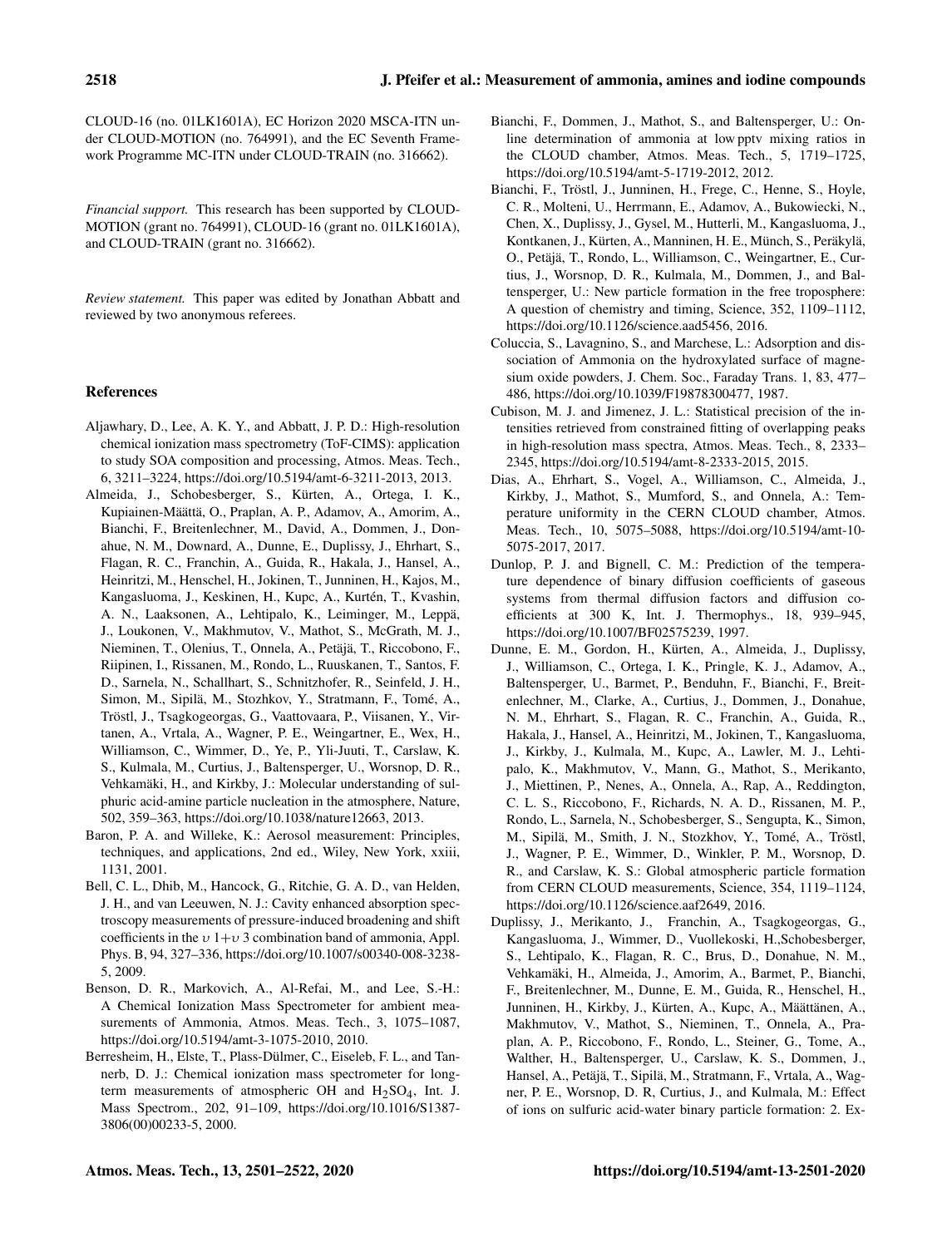#### J. Pfeifer et al.: Measurement of ammonia, amines and iodine compounds 2519

perimental data and comparison with QC-normalized classical nucleation theory, J. Geophys. Res.-Atmos., 121, 1752–1775, https://doi.org[/10.1002/2015JD023539,](https://doi.org/10.1002/2015JD023539) 2016.

- Ehn, M., Thornton, J. A., Kleist, E., Sipilä, M., Junninen, H., Pullinen, I., Springer, M., Rubach, F., Tillmann, R., Lee, B., Lopez-Hilfiker, F., Andres, S., Acir, I.-H., Rissanen, M., Jokinen, T., Schobesberger, S., Kangasluoma, J., Kontkanen, J., Nieminen, T., Kurtén, T., Nielsen, L. B., Jørgensen, S., Kjaergaard, H. G., Canagaratna, M., Maso, M. D., Berndt, T., Petäjä, T., Wahner, A., Kerminen, V.-M., Kulmala, M., Worsnop, D. R., Wildt, J., and Mentel, T. F.: A large source of lowvolatility secondary organic aerosol, Nature, 506, 476–479, https://doi.org[/10.1038/nature13032,](https://doi.org/10.1038/nature13032) 2014.
- Eisele, F. L. and Hanson, D. R.: First Measurement of Prenucleation Molecular Clusters, J. Phys. Chem. A, 104, 830–836, https://doi.org[/10.1021/jp9930651,](https://doi.org/10.1021/jp9930651) 2000.
- Eisele, F. L. and Tanner, D. J.: Measurement of the gas phase concentration of  $H<sub>2</sub>SO<sub>4</sub>$  and methane sulfonic acid and estimates of  $H<sub>2</sub>SO<sub>4</sub>$  production and loss in the atmosphere, J. Geophys. Res.-Atmos., 98, 9001–9010, https://doi.org[/10.1029/93JD00031,](https://doi.org/10.1029/93JD00031) 1993.
- Ellis, R. A., Murphy, J. G., Pattey, E., van Haarlem, R., O'Brien, J. M., and Herndon, S. C.: Characterizing a Quantum Cascade Tunable Infrared Laser Differential Absorption Spectrometer (QC-TILDAS) for measurements of atmospheric ammonia, Atmos. Meas. Tech., 3, 397–406, https://doi.org[/10.5194/amt-3-](https://doi.org/10.5194/amt-3-397-2010) [397-2010,](https://doi.org/10.5194/amt-3-397-2010) 2010.
- Elm, J., Passananti, M., Kurtén, T., and Vehkamäki, H.: Diamines Can Initiate New Particle Formation in the Atmosphere, J. Phys. Chem. A, 121, 6155–6164, https://doi.org[/10.1021/acs.jpca.7b05658,](https://doi.org/10.1021/acs.jpca.7b05658) 2017.
- Freshour, N. A., Carlson, K. K., Melka, Y. A., Hinz, S., Panta, B., and Hanson, D. R.: Amine permeation sources characterized with acid neutralization and sensitivities of an amine mass spectrometer, Atmos. Meas. Tech., 7, 3611–3621, https://doi.org[/10.5194/amt-7-3611-2014,](https://doi.org/10.5194/amt-7-3611-2014) 2014.
- Ge, X., Wexler, S., and Clegg, S. L.: Atmospheric amines-Part I. A review, Atmos. Environ., 45, 524–546, https://doi.org[/10.1016/j.atmosenv.2010.10.012,](https://doi.org/10.1016/j.atmosenv.2010.10.012) 2011.
- Good, A., Durden, D. A., and Kebarle, P.: Mechanism and Rate Constants of Ion–Molecule Reactions Leading to Formation of  $H + (H<sub>2</sub>O)$  n in Moist Oxygen and Air, J. Chem. Phys., 52, 222– 229, https://doi.org[/10.1063/1.1672668,](https://doi.org/10.1063/1.1672668) 1970.
- Hansel, A., Scholz, W., Mentler, B., Fischer, L., and Berndt, T.: Detection of  $RO<sub>2</sub>$  radicals and other products from cyclohexene ozonolysis with  $NH_4^+$  and acetate chemical ionization mass spectrometry, Atmos. Environ., 186, 248–255, https://doi.org[/10.1016/j.atmosenv.2018.04.023,](https://doi.org/10.1016/j.atmosenv.2018.04.023) 2018.
- Hanson, D. R., McMurry, P. H., Jiang, J., Tanner, D., and Huey, L. G.: Ambient pressure proton transfer mass spectrometry: detection of amines and ammonia, Environ. Sci. Technol., 45, 8881– 8888, https://doi.org[/10.1021/es201819a,](https://doi.org/10.1021/es201819a) 2011.
- Haruyama, T., Namise, T., Shimoshimizu, N., Uemura, S., Takatsuji, Y., Hino, M., Yamasaki, R., Kamachi, T., and Kohno, M.: Non-catalyzed one-step synthesis of ammonia from atmospheric air and water, Green Chem., 18, 4536–4541, https://doi.org[/10.1039/C6GC01560C,](https://doi.org/10.1039/C6GC01560C) 2016.
- Heinritzi, M., Simon, M., Steiner, G., Wagner, A. C., Kürten, A., Hansel, A., and Curtius, J.: Characterization of the mass-

dependent transmission efficiency of a CIMS, Atmos. Meas. Tech., 9, 1449–1460, https://doi.org[/10.5194/amt-9-1449-2016,](https://doi.org/10.5194/amt-9-1449-2016) 2016.

- Höpfner, M., Volkamer, R., Grabowski, U., Grutter, M., Orphal, J., Stiller, G., von Clarmann, T., and Wetzel, G.: First detection of ammonia  $(NH_3)$  in the Asian summer monsoon upper troposphere, Atmos. Chem. Phys., 16, 14357–14369, https://doi.org[/10.5194/acp-16-14357-2016,](https://doi.org/10.5194/acp-16-14357-2016) 2016.
- Jen, C. N., Bachman, R., Zhao, J., McMurry, P. H., and Hanson, D. R.: Diamine-sulfuric acid reactions are a potent source of new particle formation, Geophys. Res. Lett., 43, 867–873, https://doi.org[/10.1002/2015GL066958,](https://doi.org/10.1002/2015GL066958) 2016.
- Jimenez, J. L., Canagaratna, M. R., Donahue, N. M., Prevot, A. S. H., Zhang, Q., Kroll, J. H., DeCarlo, P. F., Allan, J. D., Coe, H., Ng, N. L., Aiken, A. C., Docherty, K. S., Ulbrich, I. M., Grieshop, A. P., Robinson, A. L., Duplissy, J., Smith, J. D., Wilson, K. R., Lanz, V. A., Hueglin, C., Sun, Y. L., Tian, J., Laaksonen, A., Raatikainen, T., Rautiainen, J., Vaattovaara, P., Ehn, M., Kulmala, M., Tomlinson, J. M., Collins, D. R., Cubison, M. J., Dunlea, J., Huffman, J. A., Onasch, T. B., Alfarra, M. R., Williams, P. I., Bower, K., Kondo, Y., Schneider, J., Drewnick, F., Borrmann, S., Weimer, S., Demerjian, K., Salcedo, D., Cottrell, L., Griffin, R., Takami, A., Miyoshi, T., Hatakeyama, S., Shimono, A., Sun, J. Y., Zhang, Y. M., Dzepina, K., Kimmel, J. R., Sueper, D., Jayne, J. T., Herndon, S. C., Trimborn, A. M., Williams, L. R., Wood, E. C., Middlebrook, A. M., Kolb, C. E., Baltensperger, U., and Worsnop, D. R.: Evolution of Organic Aerosols in the Atmosphere, Science, 326, 1525–1529, https://doi.org[/10.1126/science.1180353,](https://doi.org/10.1126/science.1180353) 2009.
- Jokinen, T., Sipilä, M., Junninen, H., Ehn, M., Lönn, G., Hakala, J., Petäjä, T., Mauldin III, R. L., Kulmala, M., and Worsnop, D. R.: Atmospheric sulphuric acid and neutral cluster measurements using CI-APi-TOF, Atmos. Chem. Phys., 12, 4117–4125, https://doi.org[/10.5194/acp-12-4117-2012,](https://doi.org/10.5194/acp-12-4117-2012) 2012.
- Jokinen, T., Sipilä, M., Kontkanen, J., Vakkari, V., Tisler, P., Duplissy, E.-M., Junninen, H., Kangasluoma, J., Manninen, H. E., Petäjä, T., Kulmala, M., Worsnop, D. R., Kirkby, J., Virkkula, A., and Kerminen, V.-M.: Ion-induced sulfuric acid–ammonia nucleation drives particle formation in coastal Antarctica, Sci. Adv., 4, eaat 9744, https://doi.org[/10.1126/sciadv.aat9744,](https://doi.org/10.1126/sciadv.aat9744) 2018.
- Kebarle, P.: Higher-Order Reactions–Ion Clusters and Ion Solvation, in: Ion-Molecule Reactions: Volume 1, edited by: Franklin, J. L., Springer US, Boston, MA, 315–362, 1972.
- Kirkby, J., Curtius, J., Almeida, J., Dunne, E., Duplissy, J., Ehrhart, S., Franchin, A., Gagné, S., Ickes, L., Kürten, A., Kupc, A., Metzger, A., Riccobono, F., Rondo, L., Schobesberger, S., Tsagkogeorgas, G., Wimmer, D., Amorim, A., Bianchi, F., Breitenlechner, M., David, A., Dommen, J., Downard, A., Ehn, M., Flagan, R. C., Haider, S., Hansel, A., Hauser, D., Jud, W., Junninen, H., Kreissl, F., Kvashin, A., Laaksonen, A., Lehtipalo, K., Lima, J., Lovejoy, E. R., Makhmutov, V., Mathot, S., Mikkilä, J., Minginette, P., Mogo, S., Nieminen, T., Onnela, A., Pereira, P., Petäjä, T., Schnitzhofer, R., Seinfeld, J. H., Sipilä, M., Stozhkov, Y., Stratmann, F., Tomé, A., Vanhanen, J., Viisanen, Y., Vrtala, A., Wagner, P. E., Walther, H., Weingartner, E., Wex, H., Winkler, P. M., Carslaw, K. S., Worsnop, D. R., Baltensperger, U., and Kulmala, M.: Role of sulphuric acid, ammonia and galactic cosmic rays in atmospheric aerosol nucleation, Nature, 476, 429–433, https://doi.org[/10.1038/nature10343,](https://doi.org/10.1038/nature10343) 2011.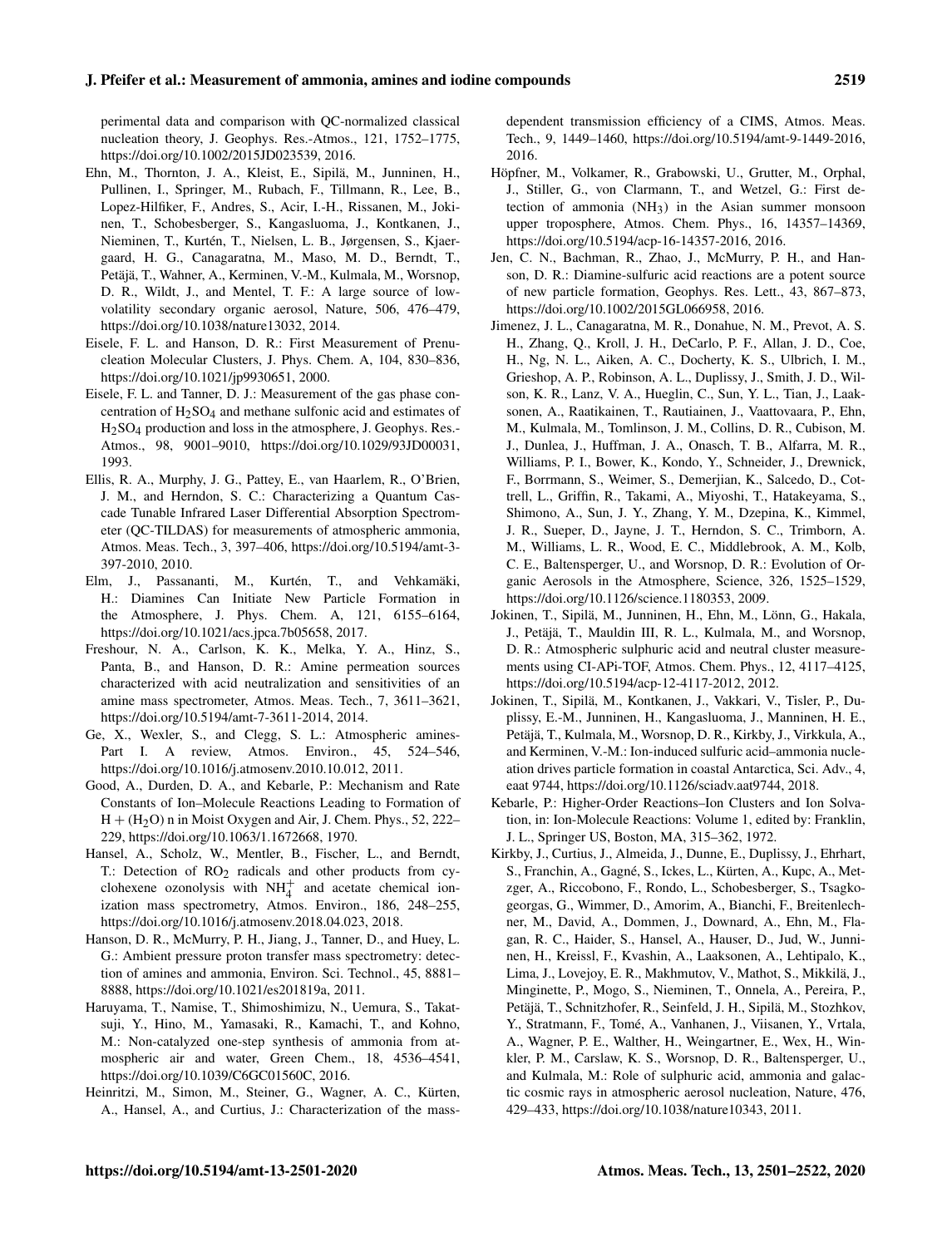- Kirkby, J., Duplissy, J., Sengupta, K., Frege, C., Gordon, H., Williamson, C., Heinritzi, M., Simon, M., Yan, C., Almeida, J., Tröstl, J., Nieminen, T., Ortega, I. K., Wagner, R., Adamov, A., Amorim, A., Bernhammer, A.-K., Bianchi, F., Breitenlechner, M., Brilke, S., Chen, X., Craven, J., Dias, A., Ehrhart, S., Flagan, R. C., Franchin, A., Fuchs, C., Guida, R., Hakala, J., Hoyle, C. R., Jokinen, T., Junninen, H., Kangasluoma, J., Kim, J., Krapf, M., Kürten, A., Laaksonen, A., Lehtipalo, K., Makhmutov, V., Mathot, S., Molteni, U., Onnela, A., Peräkylä, O., Piel, F., Petäjä, T., Praplan, A. P., Pringle, K., Rap, A., Richards, N. A. D., Riipinen, I., Rissanen, M. P., Rondo, L., Sarnela, N., Schobesberger, S., Scott, C. E., Seinfeld, J. H., Sipilä, M., Steiner, G., Stozhkov, Y., Stratmann, F., Tomé, A., Virtanen, A., Vogel, A. L., Wagner, A. C., Wagner, P. E., Weingartner, E., Wimmer, D., Winkler, P. M., Ye, P., Zhang, X., Hansel, A., Dommen, J., Donahue, N. M., Worsnop, D. R., Baltensperger, U., Kulmala, M., Carslaw, K. S., and Curtius, J.: Ion-induced nucleation of pure biogenic particles, Nature, 533, 521–526, https://doi.org[/10.1038/nature17953,](https://doi.org/10.1038/nature17953) 2016.
- Kupc, A., Amorim, A., Curtius, J., Danielczok, A., Duplissy, J., Ehrhart, S., Walther, H., Ickes, L., Kirkby, J., Kürten, A., Lima, J. M., Mathot, S., Minginette, P., Onnela, A., Rondo, and Rondo, L.: A fibre-optic UV system for  $H_2SO_4$  production in aerosol chambers causing minimal thermal effects, J. Aerosol Sci., 42, 532–543, https://doi.org[/10.1016/j.jaerosci.2011.05.001,](https://doi.org/10.1016/j.jaerosci.2011.05.001) 2011.
- Kurtén, T., Loukonen, V., Vehkamäki, H., and Kulmala, M.: Amines are likely to enhance neutral and ion-induced sulfuric acid-water nucleation in the atmosphere more effectively than ammonia, Atmos. Chem. Phys., 8, 4095–4103, https://doi.org[/10.5194/acp-8-](https://doi.org/10.5194/acp-8-4095-2008) [4095-2008,](https://doi.org/10.5194/acp-8-4095-2008) 2008.
- Kürten, A., Rondo, L., Ehrhart, S., and Curtius, J.: Performance of a corona ion source for measurement of sulfuric acid by chemical ionization mass spectrometry, Atmos. Meas. Tech., 4, 437–443, https://doi.org[/10.5194/amt-4-437-2011,](https://doi.org/10.5194/amt-4-437-2011) 2011.
- Kürten, A., Rondo, L., Ehrhart, S., and Curtius, J.: Calibration of a Chemical Ionization Mass Spectrometer for the Measurement of Gaseous Sulfuric Acid, J. Phys. Chem. A, 116, 6375–6386, https://doi.org[/10.1021/jp212123n,](https://doi.org/10.1021/jp212123n) 2012.
- Kürten, A., Jokinen, T., Simon, M., Sipilä, M., Sarnela, N., Junninen, H., Adamov, A., Almeida, J., Amorim, A., Bianchi, F., Breitenlechner, M., Dommen, J., Donahue, N. M., Duplissy, J., Ehrhart, S., Flagan, R. C., Franchin, A., Hakala, J., Hansel, A., Heinritzi, M., Hutterli, M., Kangasluoma, J., Kirkby, J., Laaksonen, A., Lehtipalo, K., Leiminger, M., Makhmutov, V., Mathot, S., Onnela, A., Petäjä, T., Praplan, A. P., Riccobono, F., Rissanen, M. P., Rondo, L., Schobesberger, S., Seinfeld, J. H., Steiner, G., Tomé, A., Tröstl, J., Winkler, P. M., Williamson, C., Wimmer, D., Ye, P., Baltensperger, U., Carslaw, K. S., Kulmala, M., Worsnop, D. R., and Curtius, J.: Neutral molecular cluster formation of sulfuric acid-dimethylamine observed in real time under atmospheric conditions, P. Natl. Acad. Sci. USA, 111, 15019– 15024, https://doi.org[/10.1073/pnas.1404853111,](https://doi.org/10.1073/pnas.1404853111) 2014.
- Kürten, A., Bianchi, F., Almeida, J., Kupiainen-Määttä, O., Dunne, E. M., Duplissy, J., Williamson, C., Barmet, P., Breitenlechner, M., Dommen, J., Donahue, N. M., Flagan, R. C., Franchin, A., Gordon, H., Hakala, J., Hansel, A., Heinritzi, M., Ickes, L., Jokinen, T., Kangasluoma, J., Kim, J., Kirkby, J., Kupc, A., Lehtipalo, K., Leiminger, M., Makhmutov, V., Onnela, A., Ortega, I. K., Petäjä, T., Praplan, A. P., Riccobono, F., Ris-

sanen, M. P., Rondo, L., Schnitzhofer, R., Schobesberger, S., Smith, J. N., Steiner, G., Stozhkov, Y., Tomé, A., Tröstl, J., Tsagkogeorgas, G., Wagner, P. E., Wimmer, D., Ye, P., Baltensperger, U., Carslaw, K., Kulmala, M., and Curtius, J.: Experimental particle formation rates spanning tropospheric sulfuric acid and ammonia abundances, ion production rates, and temperatures, J. Geophys. Res.-Atmos., 121, 12377–12400, https://doi.org[/10.1002/2015JD023908,](https://doi.org/10.1002/2015JD023908) 2016a.

- Kürten, A., Bergen, A., Heinritzi, M., Leiminger, M., Lorenz, V., Piel, F., Simon, M., Sitals, R., Wagner, A. C., and Curtius, J.: Observation of new particle formation and measurement of sulfuric acid, ammonia, amines and highly oxidized organic molecules at a rural site in central Germany, Atmos. Chem. Phys., 16, 12793– 12813, https://doi.org[/10.5194/acp-16-12793-2016,](https://doi.org/10.5194/acp-16-12793-2016) 2016b.
- Kürten, A.: New particle formation from sulfuric acid and ammonia: nucleation and growth model based on thermodynamics derived from CLOUD measurements for a wide range of conditions, Atmos. Chem. Phys., 19, 5033–5050, https://doi.org[/10.5194/acp-19-5033-2019,](https://doi.org/10.5194/acp-19-5033-2019) 2019.
- Lehtipalo, K., Yan, C., Dada, L., Bianchi, F., Xiao, M., Wagner, R., Stolzenburg, D., Ahonen, L. R., Amorim, A., Baccarini, A., Bauer, P. S., Baumgartner, B., Bergen, A., Bernhammer, A.-K., Breitenlechner, M., Brilke, S., Buchholz, A., Mazon, S. B., Chen, D., Chen, X., Dias, A., Dommen, J., Draper, D. C., Duplissy, J., Ehn, M., Finkenzeller, H., Fischer, L., Frege, C., Fuchs, C., Garmash, O., Gordon, H., Hakala, J., He, X., Heikkinen, L., Heinritzi, M., Helm, J. C., Hofbauer, V., Hoyle, C. R., Jokinen, T., Kangasluoma, J., Kerminen, V.-M., Kim, C., Kirkby, J., Kontkanen, J., Kürten, A., Lawler, M. J., Mai, H., Mathot, S., Mauldin, R. L., Molteni, U., Nichman, L., Nie, W., Nieminen, T., Ojdanic, A., Onnela, A., Passananti, M., Petäjä, T., Piel, F., Pospisilova, V., Quéléver, L. L. J., Rissanen, M. P., Rose, C., Sarnela, N., Schallhart, S., Schuchmann, S., Sengupta, K., Simon, M., Sipilä, M., Tauber, C., Tomé, A., Tröstl, J., Väisänen, O., Vogel, A. L., Volkamer, R., Wagner, A. C., Wang, M., Weitz, L., Wimmer, D., Ye, P., Ylisirniö, A., Zha, Q., Carslaw, K. S., Curtius, J., Donahue, N. M., Flagan, R. C., Hansel, A., Riipinen, I., Virtanen, A., Winkler, P. M., Baltensperger, U., Kulmala, M., and Worsnop, D. R.: Multicomponent new particle formation from sulfuric acid, ammonia, and biogenic vapors, Sci. Adv., 4, eaau5363, https://doi.org[/10.1126/sciadv.aau5363,](https://doi.org/10.1126/sciadv.aau5363) 2018.
- Leifer, I., Melton, C., Tratt, D. M., Buckland, K. N., Clarisse, L., Coheur, P., Frash, J., Gupta, M., Johnson, P. D., Leen, J. B., van Damme, M., Whitburn, S., and Yurganov, L.: Remote sensing and in situ measurements of methane and ammonia emissions from a megacity dairy complex: Chino, CA, Environ. Pollut., 221, 37–51, https://doi.org[/10.1016/j.envpol.2016.09.083,](https://doi.org/10.1016/j.envpol.2016.09.083) 2017.
- Martin, N. A., Ferracci, V., Cassidy, N., and Hoffnagle, J. A.: The application of a cavity ring-down spectrometer to measurements of ambient ammonia using traceable primary standard gas mixtures, Appl. Phys. B, 122, 219, https://doi.org[/10.1007/s00340-](https://doi.org/10.1007/s00340-016-6486-9) [016-6486-9,](https://doi.org/10.1007/s00340-016-6486-9) 2016.
- Massman, W. J.: A review of the molecular diffusivities of  $H_2O$ ,  $CO_2$ , CH<sub>4</sub>, CO, O<sub>3</sub>, SO<sub>2</sub>, NH<sub>3</sub>, N<sub>2</sub>O, NO, and NO<sub>2</sub> in air,  $O_2$  and  $N_2$  near STP, Atmos. Environ., 32, 1111–1127, https://doi.org[/10.1016/S1352-2310\(97\)00391-9,](https://doi.org/10.1016/S1352-2310(97)00391-9) 1998.
- Murphy, D. M. and Koop, T.: Review of the vapour pressures of ice and supercooled water for atmospheric applications, Q. J. Roy.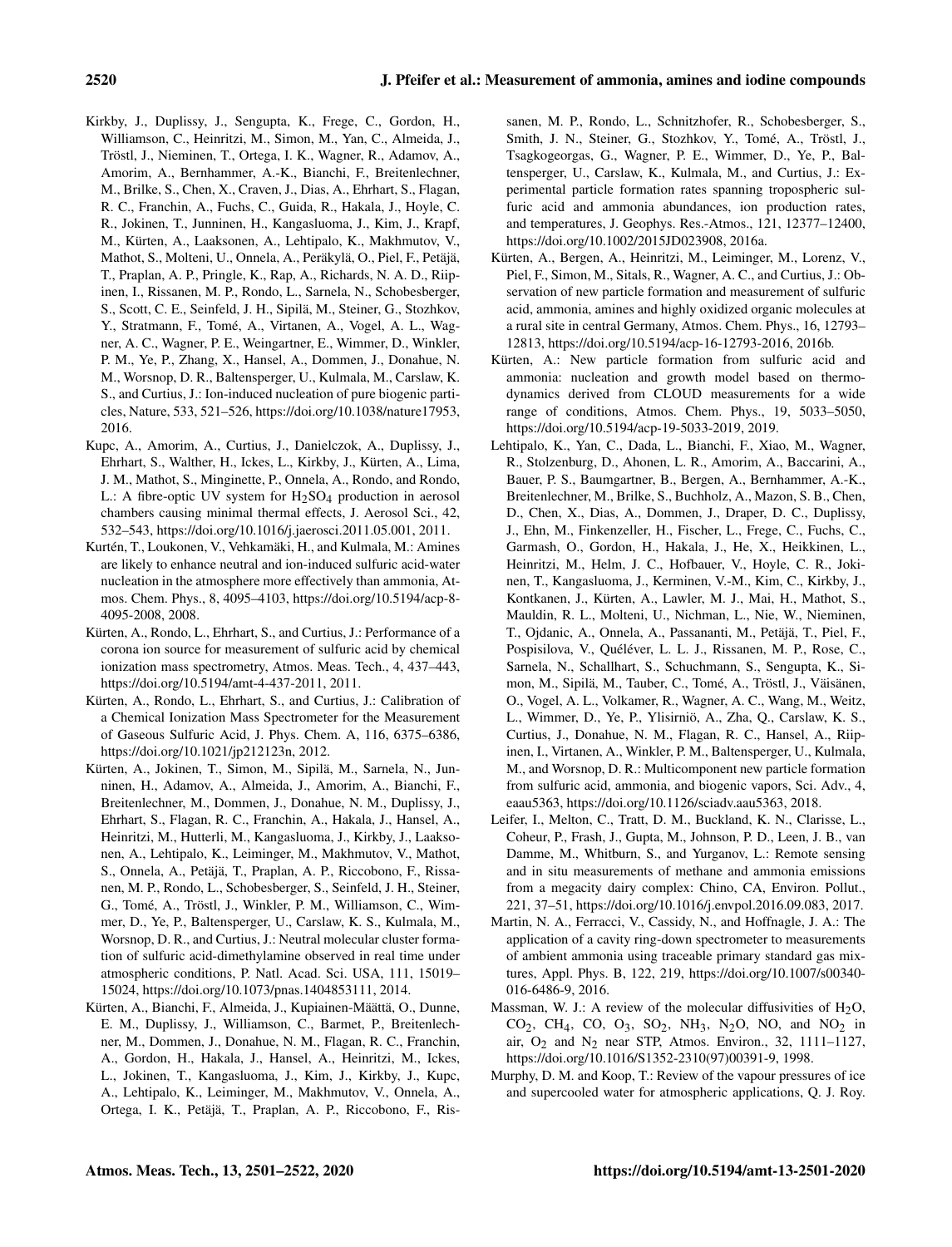#### J. Pfeifer et al.: Measurement of ammonia, amines and iodine compounds 2521

Meteor. Soc., 131, 1539–1565, https://doi.org[/10.1256/qj.04.94,](https://doi.org/10.1256/qj.04.94) 2005.

- Norman, M., Hansel, A., and Wisthaler, A.: O2+ as reagent ion in the PTR-MS instrument: Detection of gasphase ammonia, Int. J. Mass Spectrom., 265, 382–387, https://doi.org[/10.1016/j.ijms.2007.06.010,](https://doi.org/10.1016/j.ijms.2007.06.010) 2007.
- Norman, M., Spirig, C., Wolff, V., Trebs, I., Flechard, C., Wisthaler, A., Schnitzhofer, R., Hansel, A., and Neftel, A.: Intercomparison of ammonia measurement techniques at an intensively managed grassland site (Oensingen, Switzerland), Atmos. Chem. Phys., 9, 2635–2645, https://doi.org[/10.5194/acp-9-2635-2009,](https://doi.org/10.5194/acp-9-2635-2009) 2009.
- Nowak, J. B., Huey, L. G., Eisele, F. L., Tanner, D. J., Mauldin, R. L., Cantrell, C., Kosciuch, E., and Davis, D.: Chemical ionization mass spectrometry technique for the detection of dimethylsulfoxide and ammonia, J. Geophys. Res., 107, 4363, https://doi.org[/10.1029/2001JD001058,](https://doi.org/10.1029/2001JD001058) 2002.
- Nowak, J. B., Huey, L. G., Russel, A. G., Tian D., Neuman, J. A., Orsini, D., Sjostedt, S. J., Sullivan, A. P., Tanner, D. J., Weber, R. J., Nenes, A.,Edgerton, E., and Fehsenfeld, F. C.: Analysis of urban gas phase ammonia measurements from the 2002 Atlanta Aerosol Nucleation and Real-Time Characterization Experiment (ANARChE), J. Geophys. Res., 111, D17308, https://doi.org[/10.1029/2006JD007113,](https://doi.org/10.1029/2006JD007113) 2006.
- Nowak, J., Neuman, J., Kozai, K., G. Huey, L., Tanner, D., Holloway, J., B. Ryerson, T., Frost, G., McKeen, S., and Fehsenfeld, F.: A chemical ionization mass spectrometry technique for airborne measurements of ammonia, J. Geophys. Res., 112, D10S02, https://doi.org[/10.1029/2006JD007589,](https://doi.org/10.1029/2006JD007589) 2007.
- Nowak, J., Neuman, J., Bahreini, R., A. Brock, C., M. Middlebrook, A., G. Wollny, A., Holloway, J., Peischl, J., Ryerson, T. B., and Fehsenfeld, F.: Airborne observations of ammonia and ammonium nitrate formation over Houston, Texas, J. Geophys. Res., 115, D22304, https://doi.org[/10.1029/2010JD014195,](https://doi.org/10.1029/2010JD014195) 2010.
- Pfeifer, J., Simon, M., Kürten, A., Kirkby, J., Curtius, J., Heinritzi, M., and Bräkling, S.: Measurement of ammonia, amines and iodine compounds using protonated water cluster chemical ionization mass spectrometry (Version Published data), Zenodo, https://doi.org[/10.5281/zenodo.3831469,](https://doi.org/10.5281/zenodo.3831469) 2020.
- Pollack, I. B., Lindaas, J., Roscioli, J. R., Agnese, M., Permar, W., Hu, L., and Fischer, E. V.: Evaluation of ambient ammonia measurements from a research aircraft using a closed-path QC-TILDAS operated with active continuous passivation, Atmos. Meas. Tech., 12, 3717–3742, https://doi.org[/10.5194/amt-](https://doi.org/10.5194/amt-12-3717-2019)[12-3717-2019,](https://doi.org/10.5194/amt-12-3717-2019) 2019.
- Pozzer, A., Tsimpidi, A. P., Karydis, V. A., de Meij, A., and Lelieveld, J.: Impact of agricultural emission reductions on fine-particulate matter and public health, Atmos. Chem. Phys., 17, 12813–12826, https://doi.org[/10.5194/acp-17-12813-2017,](https://doi.org/10.5194/acp-17-12813-2017) 2017.
- Roscioli, J. R., Zahniser, M. S., Nelson, D. D., Herndon, S. C., and Kolb, C. E.: New Approaches to Measuring Sticky Molecules: Improvement of Instrumental Response Times Using Active Passivation, J. Phys. Chem. A, 120, 1347–1357, https://doi.org[/10.1021/acs.jpca.5b04395,](https://doi.org/10.1021/acs.jpca.5b04395) 2016.
- Simon, M., Heinritzi, M., Herzog, S., Leiminger, M., Bianchi, F., Praplan, A., Dommen, J., Curtius, J., and Kürten, A.: Detection of dimethylamine in the low pptv range using nitrate chemical ionization atmospheric pressure interface time-of-flight (CI-APi-

TOF) mass spectrometry, Atmos. Meas. Tech., 9, 2135–2145, https://doi.org[/10.5194/amt-9-2135-2016,](https://doi.org/10.5194/amt-9-2135-2016) 2016.

- Sipilä, M., Sarnela, N., Jokinen, T., Junninen, H., Hakala, J., Rissanen, M. P., Praplan, A., Simon, M., Kürten, A., Bianchi, F., Dommen, J., Curtius, J., Petäjä, T., and Worsnop, D. R.: Bisulfate – cluster based atmospheric pressure chemical ionization mass spectrometer for high-sensitivity  $(< 100 \text{ ppqV})$  detection of atmospheric dimethyl amine: proof-of-concept and first ambient data from boreal forest, Atmos. Meas. Tech., 8, 4001–4011, https://doi.org[/10.5194/amt-8-4001-2015,](https://doi.org/10.5194/amt-8-4001-2015) 2015.
- Sipilä, M., Sarnela, N., Jokinen, T., Henschel, H., Junninen, H., Kontkanen, J., Richters, S., Kangasluoma, J., Franchin, A., Peräkylä, O., Rissanen, M. P., Ehn, M., Vehkamäki, H., Kurten, T., Berndt, T., Petäjä, T., Worsnop, D., Ceburnis, D., Kerminen, V.-M., Kulmala, M., and O'Dowd, C.: Molecular-scale evidence of aerosol particle formation via sequential addition of  $HIO<sub>3</sub>$ , Nature, 537, 532–534, https://doi.org[/10.1038/nature19314,](https://doi.org/10.1038/nature19314) 2016.
- Skrotzki, J.: High-accuracy multiphase humidity measurements using TDLAS: application to the investigation of ice growth in simulated cirrus clouds, Ruperto-Carola University of Heidelberg, Heidelberg, 2012.
- Stark, H., Yatavelli, R. L. N., Thompson, S. L., Kimmel, J. R., Cubison, M. J., Chhabra, P. S., Canagaratna, M. R., Jayne, J. T., Worsnop, D. R., and Jimenez, J. L.: Methods to extract molecular and bulk chemical information from series of complex mass spectra with limited mass resolution, Int. J. Mass Spectrom., 389, 26–38, https://doi.org[/10.1016/j.ijms.2015.08.011,](https://doi.org/10.1016/j.ijms.2015.08.011) 2015.
- Sunner, J., Nicol, G., and Kebarle, P.: Factors determining relative sensitivity of analytes in positive mode atmospheric pressure ionization mass spectrometry, Anal. Chem., 60, 1300–1307, https://doi.org[/10.1021/ac00164a012,](https://doi.org/10.1021/ac00164a012) 1988.
- Tang, M. J., Shiraiwa, M., Pöschl, U., Cox, R. A., and Kalberer, M.: Compilation and evaluation of gas phase diffusion coefficients of reactive trace gases in the atmosphere: Volume 2. Diffusivities of organic compounds, pressure-normalised mean free paths, and average Knudsen numbers for gas uptake calculations, Atmos. Chem. Phys., 15, 5585–5598, https://doi.org[/10.5194/acp-](https://doi.org/10.5194/acp-15-5585-2015)[15-5585-2015,](https://doi.org/10.5194/acp-15-5585-2015) 2015.
- Timonen, H., Cubison, M., Aurela, M., Brus, D., Lihavainen, H., Hillamo, R., Canagaratna, M., Nekat, B., Weller, R., Worsnop, D., and Saarikoski, S.: Applications and limitations of constrained high-resolution peak fitting on low resolving power mass spectra from the ToF-ACSM, Atmos. Meas. Tech., 9, 3263–3281, https://doi.org[/10.5194/amt-9-3263-2016,](https://doi.org/10.5194/amt-9-3263-2016) 2016.
- Vaittinen, O., Metsälä, M., Persijn, S., Vainio, M., and Halonen, L.: Adsorption of ammonia on treated stainless steel and polymer surfaces, Appl. Phys. B, 115, 185–196, https://doi.org[/10.1007/s00340-013-5590-3,](https://doi.org/10.1007/s00340-013-5590-3) 2014.
- Verriele, M., Plaisance, H., Depelchin, L., Benchabane, S., Locoge, N., and Meunier, G.: Determination of 14 amines in air samples using midget impingers sampling followed by analysis with ion chromatography in tandem with mass spectrometry, J. Environ. Monitor., 14, 402–408, https://doi.org[/10.1039/c2em10636a,](https://doi.org/10.1039/c2em10636a) 2012.
- Viggiano, A. A., Seeley, J. V., Mundis, P. L., Williamson, J. S., and Morris, R. A.: Rate constants for the reactions of  $XO_3^ (H_2O)_n$  $(X = C, HC, and N)$  and  $NO_3^- (H_3O)<sub>n</sub>$  with  $H_2SO_4$ : implica-